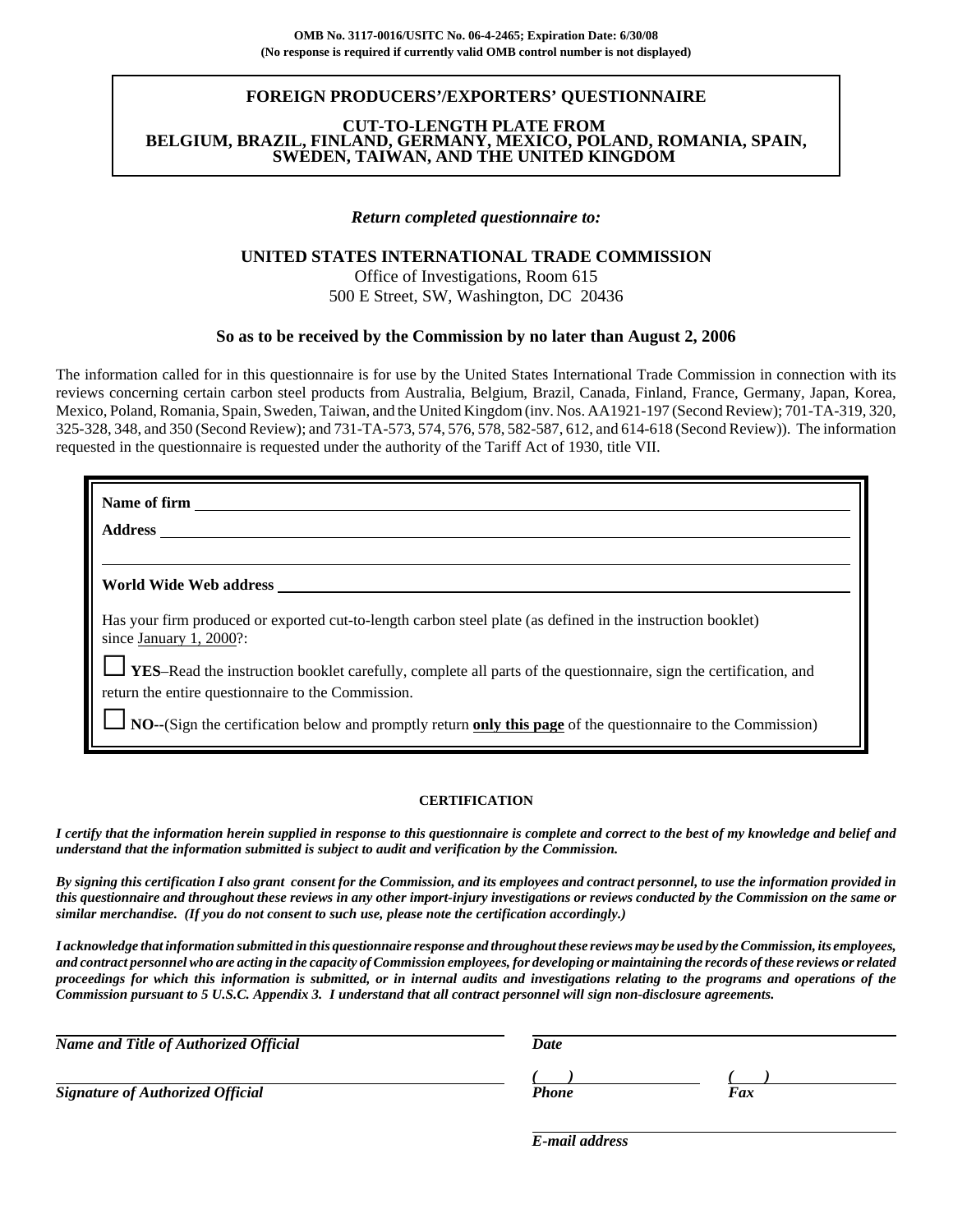## **PART I.--GENERAL QUESTIONS**

The questions in this questionnaire have been reviewed with market participants to ensure that issues of concern are adequately addressed and that data requests are sufficient, meaningful, and as limited as possible. Public reporting burden for this questionnaire is estimated to average 20 hours per response, including the time for reviewing instructions, searching existing data sources, gathering the data needed, and completing and reviewing the questionnaire. Send comments regarding the accuracy of this burden estimate or any other aspect of this collection of information, including suggestions for reducing the burden, to the Office of Investigations, U.S. International Trade Commission, 500 E Street, SW, Washington, DC 20436.

I-1a. Please report below the actual number of hours required and the cost to your firm of preparing the reply to this questionnaire and completing the form.

hours dollars

- I-1b. We are interested in any comments you may have for improving this questionnaire in general or the clarity of specific questions. Please attach such comments to your response or send them to the above address.
- I-2. Provide the name and address of establishment(s) covered by this questionnaire (see page 3 of the instruction booklet for reporting guidelines). If your firm is publicly traded, please specify the stock exchange and trading symbol.

I-3. Please provide the names, street addresses (not P.O. boxes), contacts, telephone numbers, and email addresses of the **FIVE** largest U.S. importers of your firm's cut-to-length plate in 2005.

I-4. In Parts II and III of this questionnaire we request a copy of your company's business plan. Does your company or any related firm have a business plan or any internal documents that describe, discuss, or analyze expected future market conditions for cut-to-length plate? Does your company or any related firm have any internal plans or reports that describe future market conditions for cut-to-length plate if the subject orders were revoked, or if they are continued?

 $\Box$  No  $\Box$  Yes--Please provide the requested documents. If you are not providing the requested documents, please explain why not.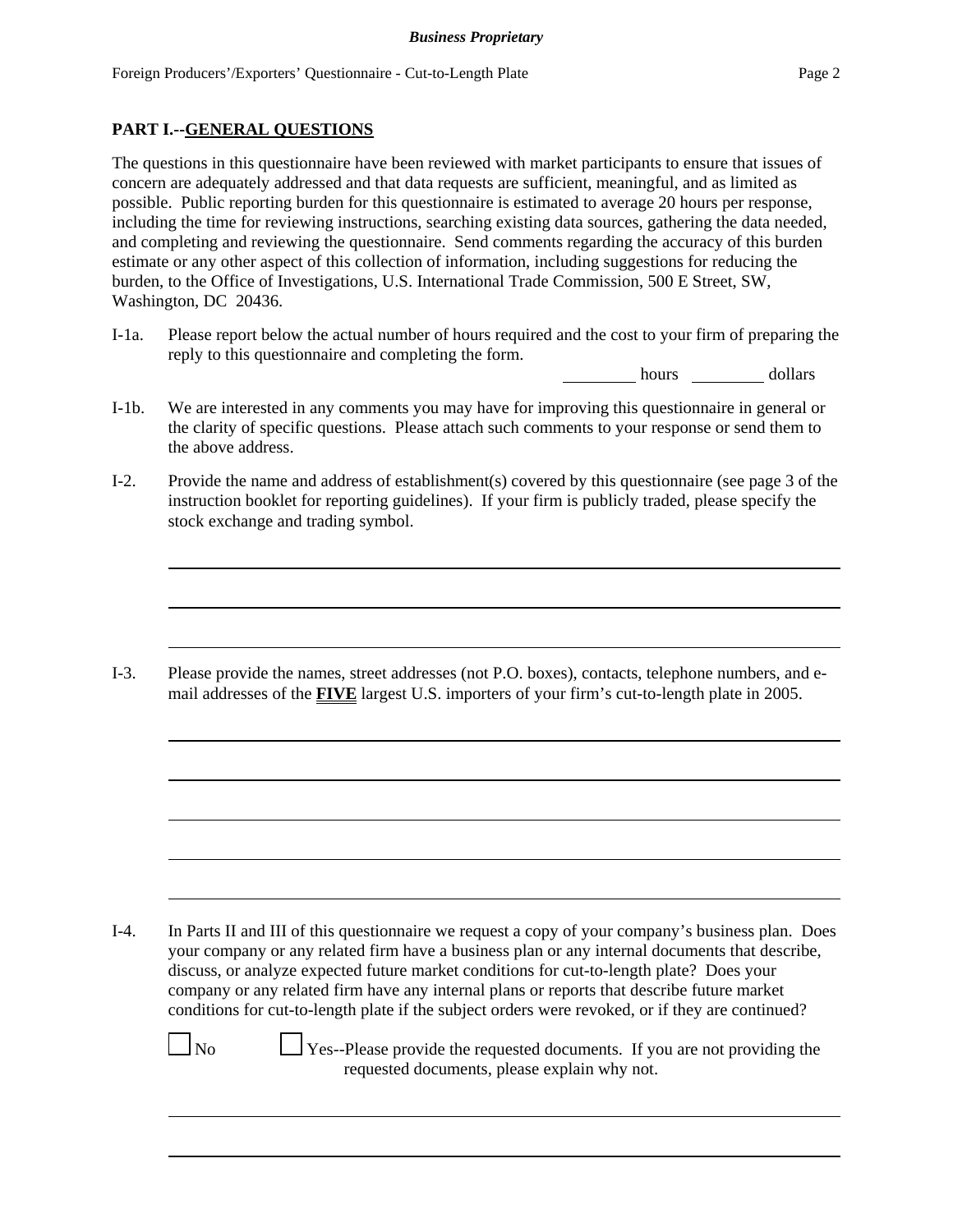# **PART I.--GENERAL QUESTIONS--***Continued*

|                        | Does your firm or any related firm produce, have the capability to produce, or have any plans to<br>produce cut-to-length plate in the United States or other countries?                                                                                                                |
|------------------------|-----------------------------------------------------------------------------------------------------------------------------------------------------------------------------------------------------------------------------------------------------------------------------------------|
| N <sub>o</sub>         | $\perp$ Yes--Please name the firm(s) and country(ies) below and, if U.S.<br>producer(s), ensure that they complete the Commission's producer<br>questionnaire (contact Michael Szustakowski for copies of that<br>questionnaire).                                                       |
|                        |                                                                                                                                                                                                                                                                                         |
|                        |                                                                                                                                                                                                                                                                                         |
|                        | Does your firm or any related firm import or have any plans to import cut-to-length plate into the<br><b>United States?</b>                                                                                                                                                             |
| $\overline{\text{No}}$ |                                                                                                                                                                                                                                                                                         |
|                        | $\frac{1}{1}$ Yes--Please name the firm(s) below and ensure that they complete the<br>Commission's importer questionnaire (contact Michael Szustakowski<br>for copies of that questionnaire). Also please indicate when such orders<br>are to be delivered and the quantities involved. |
|                        |                                                                                                                                                                                                                                                                                         |
|                        |                                                                                                                                                                                                                                                                                         |
|                        |                                                                                                                                                                                                                                                                                         |

| Country/<br><b>Period</b> | July-Sept.<br>2006 | Oct.-Dec.<br>2006 | Jan.-Mar.<br>2007 | Apr.-June<br>2007 | July-Sept.<br>2007 | Oct.-Dec.<br>2007 |
|---------------------------|--------------------|-------------------|-------------------|-------------------|--------------------|-------------------|
|                           |                    |                   |                   |                   |                    |                   |
|                           |                    |                   |                   |                   |                    |                   |
|                           |                    |                   |                   |                   |                    |                   |

I-7. Do free trade agreements such as NAFTA affect the character of your firm's operations?

 No Yes--Please explain how and to what extent the character of your operations are affected by free trade agreements.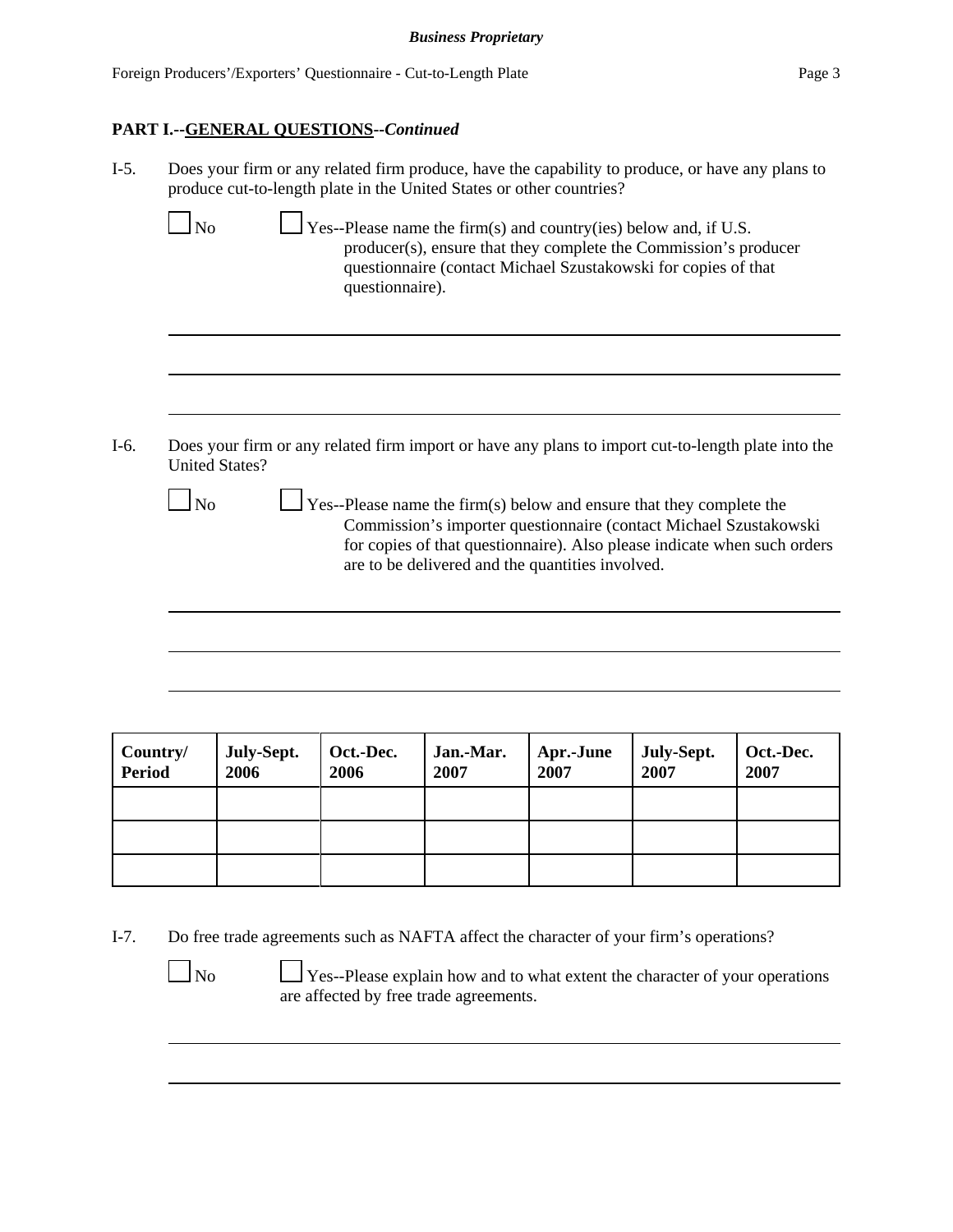### **PART II.--TRADE AND RELATED INFORMATION**

II-1. Has your firm experienced any change in the character of its operations or organization relating to the production of cut-to-length carbon steel plate steel since January 1, 2000?

| $\Box$ Plant openings                   | Relocations                   |
|-----------------------------------------|-------------------------------|
| $\Box$ Expansions                       | $\Box$ Acquisitions           |
| $\Box$ Consolidations                   | $\Box$ Closures               |
| $\Box$ Prolonged shutdowns <sup>1</sup> | $\Box$ Other (please explain) |
| Revised labor agreements <sup>2</sup>   |                               |
|                                         |                               |

<sup>1</sup> Reasons include strikes or equipment failure; curtailment of production because of shortages of materials; or any other change in the character of your operations or organization.

<sup>2</sup> Changes in wages, benefits, or work rules; or any other change in labor agreements.

Please supply details as to the time, nature, and significance of any such changes, and provide underlying assumptions, together with relevant portions of business plans, public corporate filings or other internal documentation, that address this issue in the space below.

| $\overline{\text{No}}$ | Does your firm anticipate any changes in the character of your operations or organization (as<br>noted above) relating to the production of cut-to-length plate in the future?<br>Yes--Supply details as to the time, nature, and significance of such<br>changes and provide underlying assumptions, along with relevant<br>portions of business plans or other supporting documentation, that |
|------------------------|-------------------------------------------------------------------------------------------------------------------------------------------------------------------------------------------------------------------------------------------------------------------------------------------------------------------------------------------------------------------------------------------------|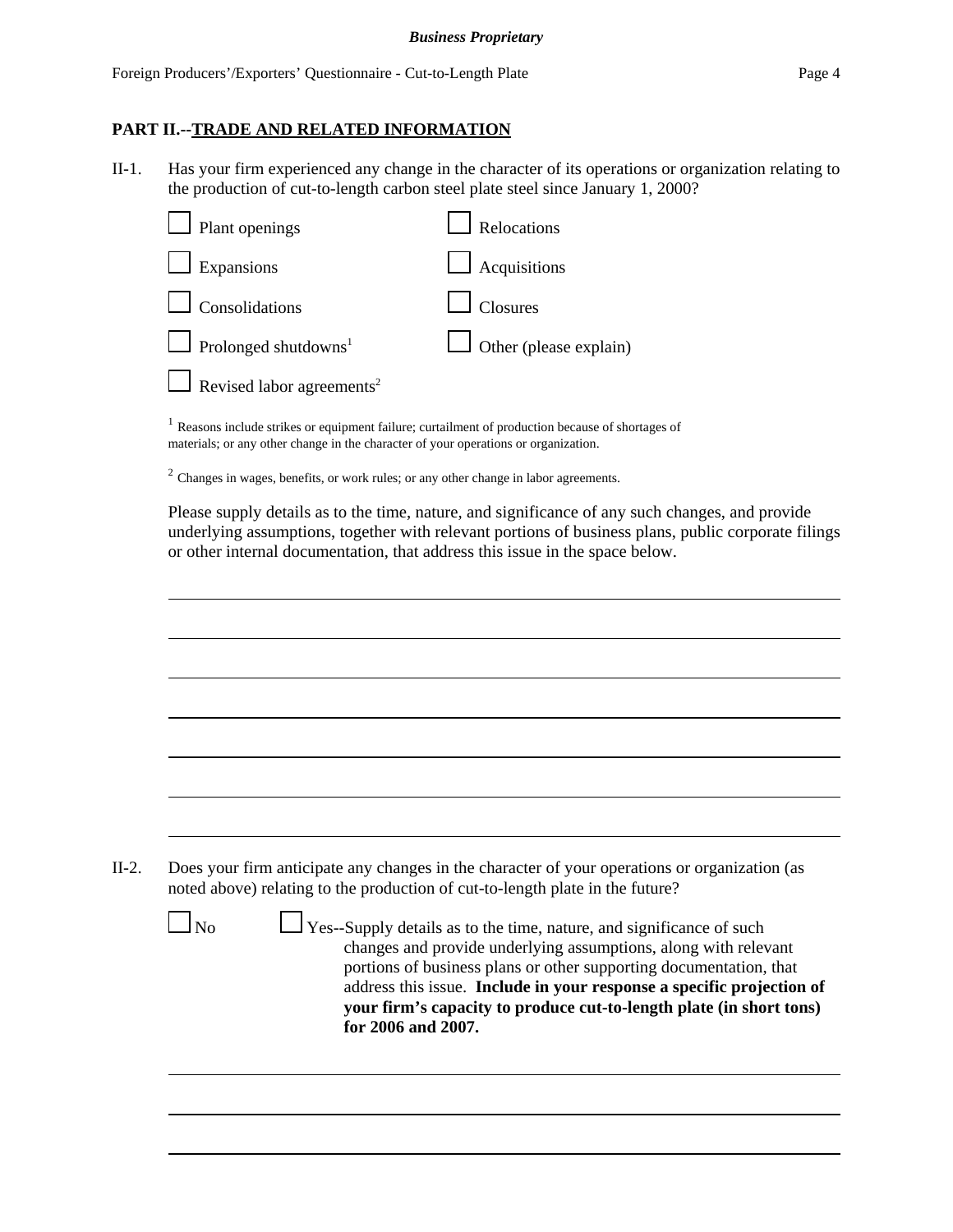II-3. Would your firm anticipate any changes in the character of your operations or organization (as noted above) relating to the production of cut-to-length plate in the future if the countervailing duty and/or antidumping duty orders on cut-to-length plate from subject countries were to be revoked?

- $\Box$  Yes--Supply details as to the time, nature, and significance of such changes and provide underlying assumptions, along with relevant portions of business plans or other supporting documentation, that address this issue.
- II-4. Does your firm have any plans to add, expand, curtail, or shut down production capacity and/or production of cut-to-length plate in subject countries in the future?
	- $\Box$  Yes--Please describe those plans, including planned dates and capacity/ production quantities involved, and the reason(s) for such change(s). If the plans are to add or expand capacity or production, list (in descending order of importance) the markets (countries) to which such additional capacity or production would be directed. Provide relevant portions of business plans or other supporting documentation that addresses this issue.
- II-5. Describe the production technology used in the production of cut-to-length plate in the subject countries and identify major production inputs. Also discuss any significant changes in production technology since 2000.

II-6. Has your firm since 2000 produced, or does your firm anticipate producing in the future, other products on the same equipment and machinery used in the production of cut-to-length plate?

| N <sub>o</sub> | $\Box$ Yes--List the following information and report your firm's combined |
|----------------|----------------------------------------------------------------------------|
|                | production capacity and production of these products and cut-to-length     |
|                | plate in the periods indicated.                                            |

| Product | Period | Basis for allocation of capacity data |
|---------|--------|---------------------------------------|
|         |        |                                       |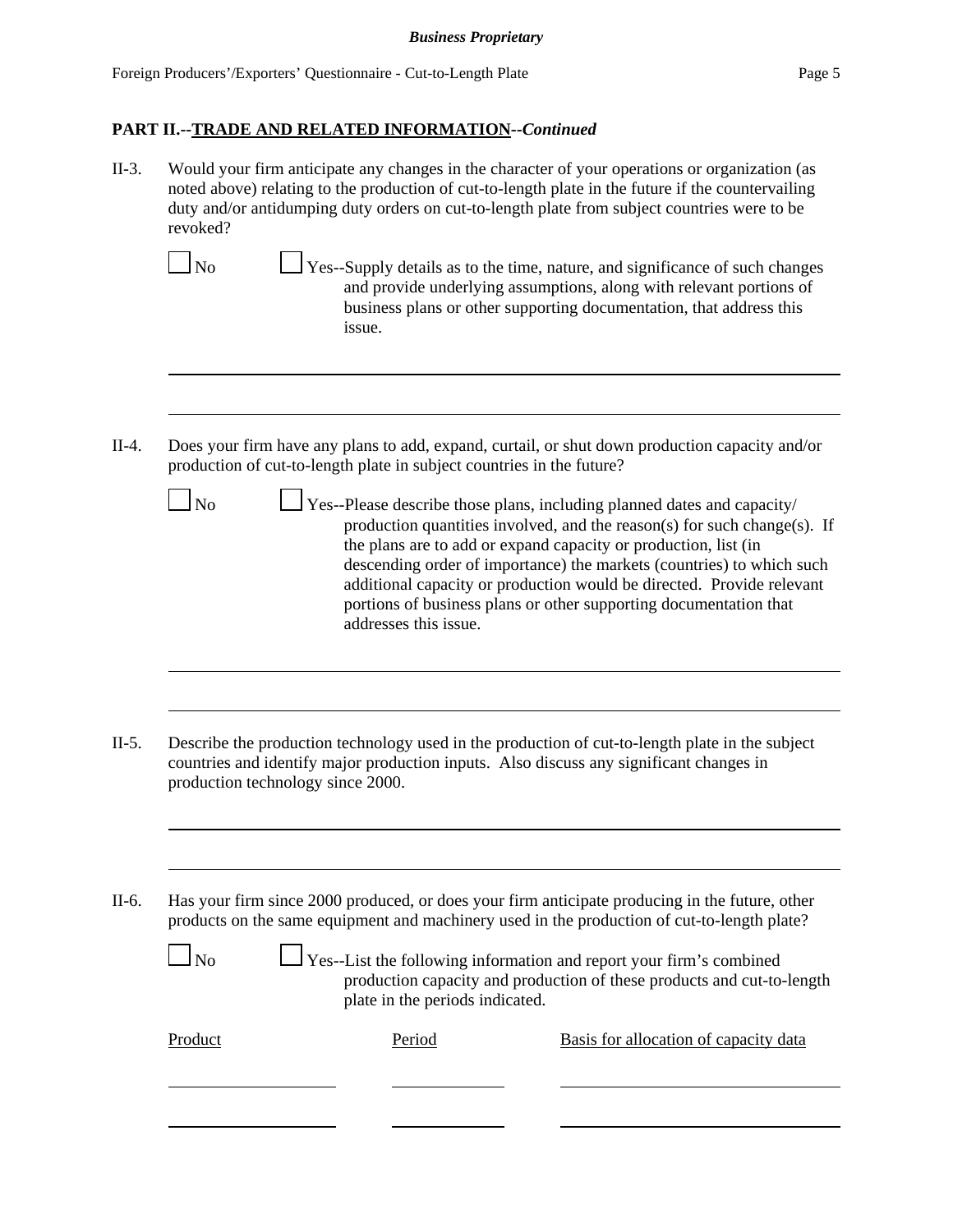II-7. **Cut-to-length ("CTL") Plate**.– Please report your firm's production capability (capacity) and actual production of cut-to-length plate in your establishment(s).

| Item                                                                                                                                                                                                                                                                                                                                         | Calendar<br>year 2005 | Jan.-June 2005 | Jan.-June 2006 |  |  |
|----------------------------------------------------------------------------------------------------------------------------------------------------------------------------------------------------------------------------------------------------------------------------------------------------------------------------------------------|-----------------------|----------------|----------------|--|--|
| Average production capacity for all subject<br>and nonsubject CTL plate (short tons) <sup>1</sup>                                                                                                                                                                                                                                            |                       |                |                |  |  |
| Production of subject CTL plate<br>$\bullet$<br>(short tons)                                                                                                                                                                                                                                                                                 |                       |                |                |  |  |
| Production of specifically excluded<br>$\bullet$<br>(e.g., X-70) CTL plate (short tons)                                                                                                                                                                                                                                                      |                       |                |                |  |  |
| Production of micro-alloy plate<br>(short tons)                                                                                                                                                                                                                                                                                              |                       |                |                |  |  |
| Production of other nonsubject<br>$\bullet$<br>(e.g., alloy) CTL plate (short tons)                                                                                                                                                                                                                                                          |                       |                |                |  |  |
| <b>TOTAL Production of CTL Plate</b>                                                                                                                                                                                                                                                                                                         |                       |                |                |  |  |
| Share of production accounted for by<br>reversing/quarto plate mills (%)                                                                                                                                                                                                                                                                     |                       |                |                |  |  |
| Share of production accounted for by<br>combination/Steckel mills (%)                                                                                                                                                                                                                                                                        |                       |                |                |  |  |
| Share of production accounted for by hot-<br>strip mills & shear lines (%)                                                                                                                                                                                                                                                                   |                       |                |                |  |  |
| Share of production accounted for by hot-<br>rolled wide flat bar (%)                                                                                                                                                                                                                                                                        |                       |                |                |  |  |
| <sup>1</sup> If your firm produced CTL plate on a combination or Steckel mill, please describe your firm's production mix in<br>2005: percent CTL plate + _____ percent plate in coiled form + ___ percent sheet.<br>If your firm produced CTL plate on a hot-strip mill, please describe your firm's production mix in 2005:                |                       |                |                |  |  |
| percent CTL plate + _____ percent plate in coiled form + ____ percent sheet.<br>If your firm produced CTL plate on a bar mill mill, please describe your firm's production mix in 2005:<br>percent wide flat bar + _____ percent other bar + ____ percent other long products.                                                               |                       |                |                |  |  |
| Does the average production capacity reported above correspond to the rated capacity of your firm's reversing or<br>quarto mills; bar mills; combination or Steckel mills; and/or hot-strip mills?<br>Yes<br>INo--Please explain (e.g., other production bottleneck; production of coiled or thin-gauge<br>product on same equipment, etc.): |                       |                |                |  |  |
|                                                                                                                                                                                                                                                                                                                                              |                       |                |                |  |  |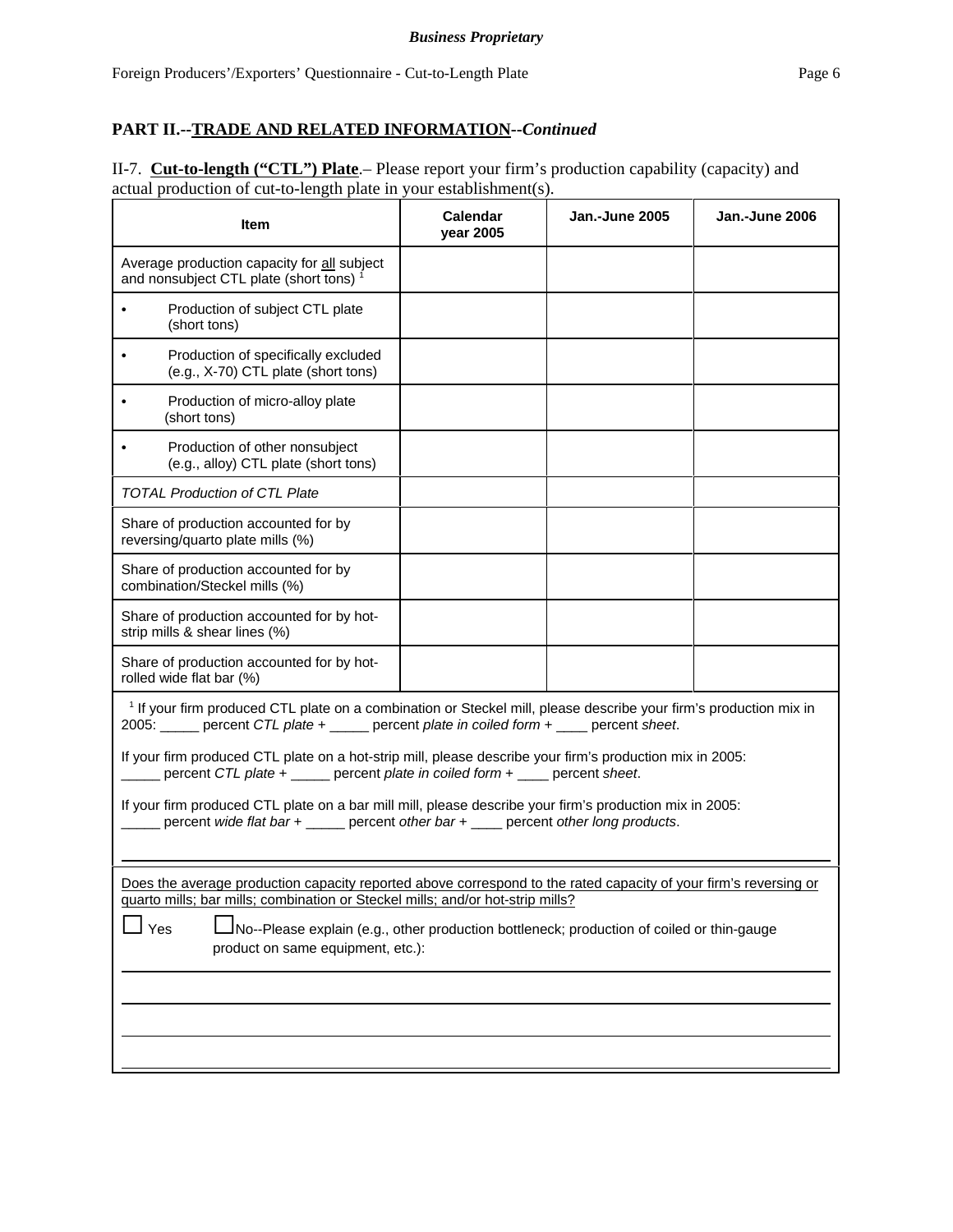| N <sub>o</sub> |      |                         |                                     |                                                                                           |                   |                                                                                                                                                                                                                                                                                                                                                                                                                                                                                                                                                                                                                                                                                                                                                                                                                                                                                                                                                                                                                                                                                                                                                    |
|----------------|------|-------------------------|-------------------------------------|-------------------------------------------------------------------------------------------|-------------------|----------------------------------------------------------------------------------------------------------------------------------------------------------------------------------------------------------------------------------------------------------------------------------------------------------------------------------------------------------------------------------------------------------------------------------------------------------------------------------------------------------------------------------------------------------------------------------------------------------------------------------------------------------------------------------------------------------------------------------------------------------------------------------------------------------------------------------------------------------------------------------------------------------------------------------------------------------------------------------------------------------------------------------------------------------------------------------------------------------------------------------------------------|
| Product        |      | Period                  |                                     |                                                                                           |                   |                                                                                                                                                                                                                                                                                                                                                                                                                                                                                                                                                                                                                                                                                                                                                                                                                                                                                                                                                                                                                                                                                                                                                    |
|                |      |                         |                                     |                                                                                           |                   |                                                                                                                                                                                                                                                                                                                                                                                                                                                                                                                                                                                                                                                                                                                                                                                                                                                                                                                                                                                                                                                                                                                                                    |
|                |      |                         |                                     |                                                                                           |                   |                                                                                                                                                                                                                                                                                                                                                                                                                                                                                                                                                                                                                                                                                                                                                                                                                                                                                                                                                                                                                                                                                                                                                    |
|                |      |                         |                                     |                                                                                           |                   |                                                                                                                                                                                                                                                                                                                                                                                                                                                                                                                                                                                                                                                                                                                                                                                                                                                                                                                                                                                                                                                                                                                                                    |
|                |      |                         |                                     |                                                                                           |                   |                                                                                                                                                                                                                                                                                                                                                                                                                                                                                                                                                                                                                                                                                                                                                                                                                                                                                                                                                                                                                                                                                                                                                    |
|                |      |                         |                                     |                                                                                           |                   |                                                                                                                                                                                                                                                                                                                                                                                                                                                                                                                                                                                                                                                                                                                                                                                                                                                                                                                                                                                                                                                                                                                                                    |
|                |      |                         |                                     |                                                                                           |                   |                                                                                                                                                                                                                                                                                                                                                                                                                                                                                                                                                                                                                                                                                                                                                                                                                                                                                                                                                                                                                                                                                                                                                    |
| <b>No</b>      |      |                         |                                     |                                                                                           |                   |                                                                                                                                                                                                                                                                                                                                                                                                                                                                                                                                                                                                                                                                                                                                                                                                                                                                                                                                                                                                                                                                                                                                                    |
|                |      |                         |                                     |                                                                                           |                   |                                                                                                                                                                                                                                                                                                                                                                                                                                                                                                                                                                                                                                                                                                                                                                                                                                                                                                                                                                                                                                                                                                                                                    |
|                |      |                         |                                     |                                                                                           |                   |                                                                                                                                                                                                                                                                                                                                                                                                                                                                                                                                                                                                                                                                                                                                                                                                                                                                                                                                                                                                                                                                                                                                                    |
| $\Box$ No      |      |                         |                                     |                                                                                           |                   |                                                                                                                                                                                                                                                                                                                                                                                                                                                                                                                                                                                                                                                                                                                                                                                                                                                                                                                                                                                                                                                                                                                                                    |
| 2000<br>2001   | 2002 | 2003                    | 2004                                | 2005                                                                                      | Jan.-June<br>2005 | Jan.-June<br>2006                                                                                                                                                                                                                                                                                                                                                                                                                                                                                                                                                                                                                                                                                                                                                                                                                                                                                                                                                                                                                                                                                                                                  |
|                |      | of cut-to-length plate? | using the same equipment and labor? | $\Box$ Yes--List the following information.<br>cut-to-length plate.<br>inventories below. | Percent           | Has your firm since 2000 produced, or does your firm anticipate producing in the future, other<br>products using the same production and related workers employed to produce cut-to-length plate?<br>Basis for allocation of employment data<br>Please describe the constraint(s) that set the limit(s) on your production capacity.<br>What percentage of your firm's total sales in its most recent fiscal year was represented by sales<br>Is your firm able to switch production between cut-to-length plate and other products in response<br>to a relative price change in the price of cut-to-length plate vis-a-vis the price of other products,<br>Yes--Please identify below the other products, the approximate time and<br>cost involved in switching, and the minimum relative price<br>change required for your firm to switch production to or from<br>Has your firm maintained any inventories of cut-to-length plate in the United States (not<br>including inventories held by firms identified in questions I-3, I-5, or I-6 above <sup>1</sup> ) since 2000?<br>Yes--Report the quantity (in short tons) of such end-of-period |

<sup>&</sup>lt;sup>1</sup> Such firms will report inventories in the Commission's importer or producer questionnaire.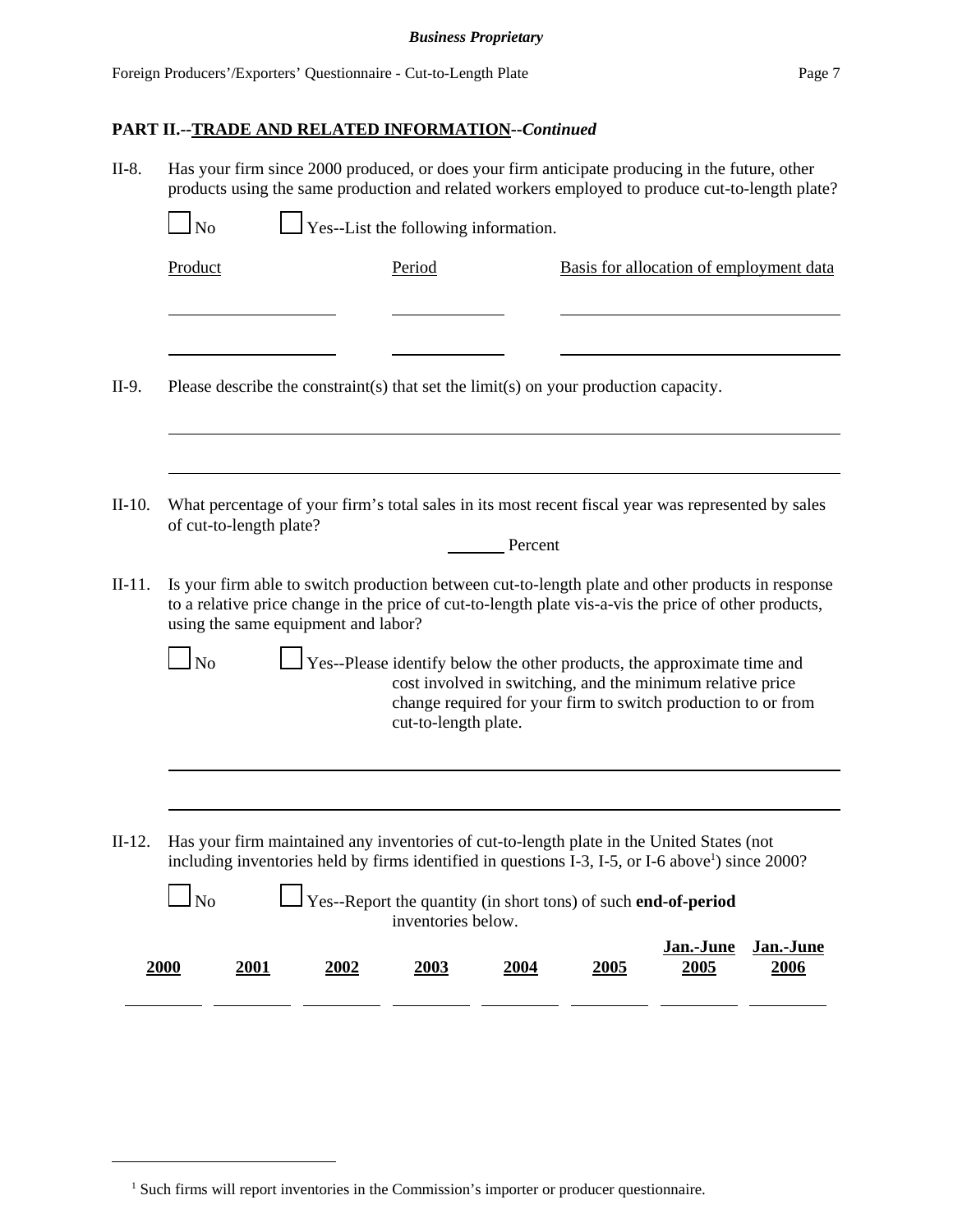II-13. (a) Are your firm's exports of cut-to-length plate subject to tariff or non-tariff barriers to trade (for example, antidumping or countervailing duty findings or remedies, tariffs, quotas, or regulatory barriers) in any countries other than the United States?

| <b>Product</b> | Country | <b>Year imposed</b>                                                                                                                                                                                | Barrier (if tariff,<br>give rate) |
|----------------|---------|----------------------------------------------------------------------------------------------------------------------------------------------------------------------------------------------------|-----------------------------------|
|                |         |                                                                                                                                                                                                    |                                   |
|                |         | (b) Are your firm's exports of cut-to-length plate subject to current investigations in any countries<br>other than the United States that might result in tariff or non-tariff barriers to trade? |                                   |
| No             |         | $\Box$ Yes--List the products(s), country(ies), and type of investigation.                                                                                                                         |                                   |
|                |         |                                                                                                                                                                                                    |                                   |

II-14. Identify export markets (other than the United States) that you have developed or where you have increased your sales of cut-to-length plate as a result of the countervailing duty and/or antidumping duty orders on cut-to-length plate from the subject countries. Please identify and discuss below. As a separate attachment, please provide official import and export, quantity and value data by country for your home market for cut-to-length plate.

II-15. Describe the significance of the existing countervailing duty and/or antidumping duty orders covering imports of cut-to-length plate from the subject countries in terms of their effect on your firm's production capacity, production, home market shipments, exports to the United States and other markets, and inventories. You may wish to compare your firm's operations before and after the imposition of the order.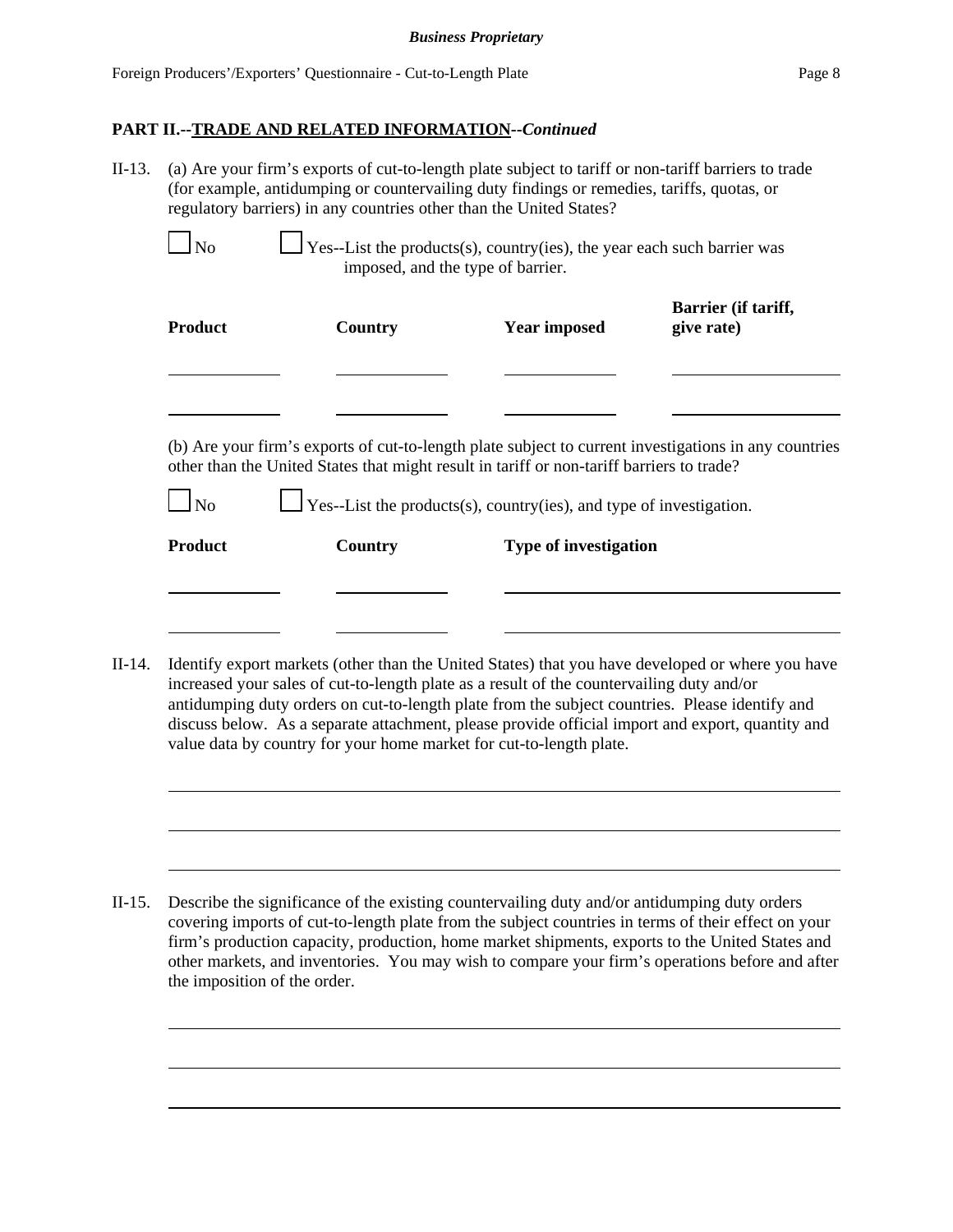II-16. Would your firm anticipate any changes in its production capacity, production, home market shipments, exports to the United States and other markets, or inventories relating to the production of cut-to-length in the future if the countervailing duty and/or antidumping duty orders on cut-to-length plate from the subject countries were to be revoked?

 $\Box$  No  $\Box$  Yes--Supply details as to the time, nature, and significance of such changes and provide underlying assumptions, along with relevant portions of business plans or other supporting documentation, for any trends or projections you may provide.

II-17. Has your firm added capacity to produce cut-to-length plate, announced plans to add cut-tolength plate capacity, or made other cut-to-length plate-specific investments to improve your operations since 2000?

 No Yes–Provide any analyses or projections prepared in connection with your investment plans that relate to the market for cut-to-length plate in the United States or that project ROI levels for the investments.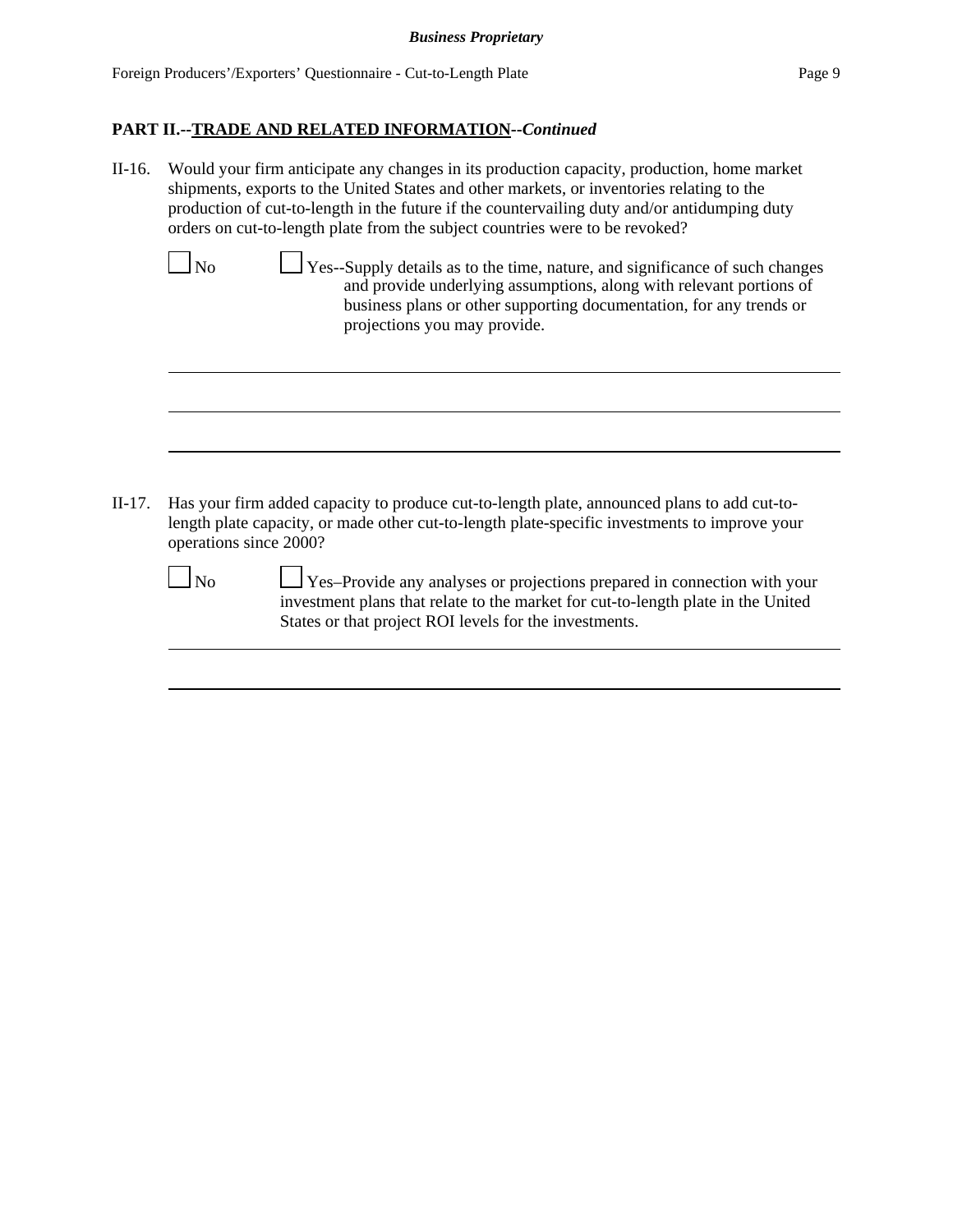### Foreign Producers'/Exporters' Questionnaire - Cut-to-Length Plate Page 10

### **PART II.--TRADE AND RELATED INFORMATION--***Continued*

II-18a. Please report production capacity, production, shipments, and inventories of cut-to-length plate produced by your firm in your country in **2000-05**.

| (Quantity in short tons, value in 1,000 U.S. dollars)                                                                                                                                                                                                                                                                                                           |      |      |      |      |      |      |
|-----------------------------------------------------------------------------------------------------------------------------------------------------------------------------------------------------------------------------------------------------------------------------------------------------------------------------------------------------------------|------|------|------|------|------|------|
| Item                                                                                                                                                                                                                                                                                                                                                            | 2000 | 2001 | 2002 | 2003 | 2004 | 2005 |
| <b>AVERAGE PRODUCTION CAPACITY<sup>1</sup> (quantity)</b>                                                                                                                                                                                                                                                                                                       |      |      |      |      |      |      |
| BEGINNING-OF-PERIOD INVENTORIES <sup>2</sup> (quantity)                                                                                                                                                                                                                                                                                                         |      |      |      |      |      |      |
| PRODUCTION <sup>3</sup> (quantity)                                                                                                                                                                                                                                                                                                                              |      |      |      |      |      |      |
| <b>SHIPMENTS:</b>                                                                                                                                                                                                                                                                                                                                               |      |      |      |      |      |      |
| Home market:                                                                                                                                                                                                                                                                                                                                                    |      |      |      |      |      |      |
| Internal consumption/transfers<br>(quantity)                                                                                                                                                                                                                                                                                                                    |      |      |      |      |      |      |
| <b>Commercial shipments:</b><br>Quantity                                                                                                                                                                                                                                                                                                                        |      |      |      |      |      |      |
| Value                                                                                                                                                                                                                                                                                                                                                           |      |      |      |      |      |      |
| <b>Exports to--</b>                                                                                                                                                                                                                                                                                                                                             |      |      |      |      |      |      |
| United States: <sup>4</sup><br>Quantity                                                                                                                                                                                                                                                                                                                         |      |      |      |      |      |      |
| Value                                                                                                                                                                                                                                                                                                                                                           |      |      |      |      |      |      |
| All other export markets:<br>European Union: <sup>5</sup><br>Quantity                                                                                                                                                                                                                                                                                           |      |      |      |      |      |      |
| Value                                                                                                                                                                                                                                                                                                                                                           |      |      |      |      |      |      |
| China:<br>Quantity                                                                                                                                                                                                                                                                                                                                              |      |      |      |      |      |      |
| Value                                                                                                                                                                                                                                                                                                                                                           |      |      |      |      |      |      |
| Asia (other than China): <sup>6</sup><br>Quantity                                                                                                                                                                                                                                                                                                               |      |      |      |      |      |      |
| Value                                                                                                                                                                                                                                                                                                                                                           |      |      |      |      |      |      |
| Other: $7$<br>Quantity                                                                                                                                                                                                                                                                                                                                          |      |      |      |      |      |      |
| Value                                                                                                                                                                                                                                                                                                                                                           |      |      |      |      |      |      |
| Subtotal, all other export markets:<br>Quantity                                                                                                                                                                                                                                                                                                                 |      |      |      |      |      |      |
| Value                                                                                                                                                                                                                                                                                                                                                           |      |      |      |      |      |      |
| Total exports (quantity)                                                                                                                                                                                                                                                                                                                                        |      |      |      |      |      |      |
| Total shipments (quantity)                                                                                                                                                                                                                                                                                                                                      |      |      |      |      |      |      |
| <b>END-OF-PERIOD INVENTORIES (quantity)</b>                                                                                                                                                                                                                                                                                                                     |      |      |      |      |      |      |
| <sup>1</sup> The production capacity (see definitions in instructions booklet) reported is based on operating hours per week, weeks<br>per year. Please describe the methodology used to calculate production capacity, and explain any changes in reported capacity (use<br>additional pages as necessary).                                                    |      |      |      |      |      |      |
| <sup>2</sup> Reconciliation of data.--Please note that the quantities reported above should reconcile as follows: beginning-of-period inventories,<br>plus production, less total shipments, equals end-of-period inventories. Do the data reported reconcile?<br><b>J</b> Yes<br>No--Please explain:                                                           |      |      |      |      |      |      |
| <sup>3</sup> Please estimate the percentage of total production of cut-to-length plate in your country accounted for by your firm's production in<br>2005:<br>Percent<br><sup>4</sup> Please estimate the percentage of total exports to the United States of cut-to-length plate from your country accounted for by your<br>firm's exports in 2005:<br>Percent |      |      |      |      |      |      |
| <sup>6</sup> Identify principal Asian export markets.<br><sup>7</sup> Identify principal other export markets. _                                                                                                                                                                                                                                                |      |      |      |      |      |      |

# **PART II.--TRADE AND RELATED INFORMATION--***Continued*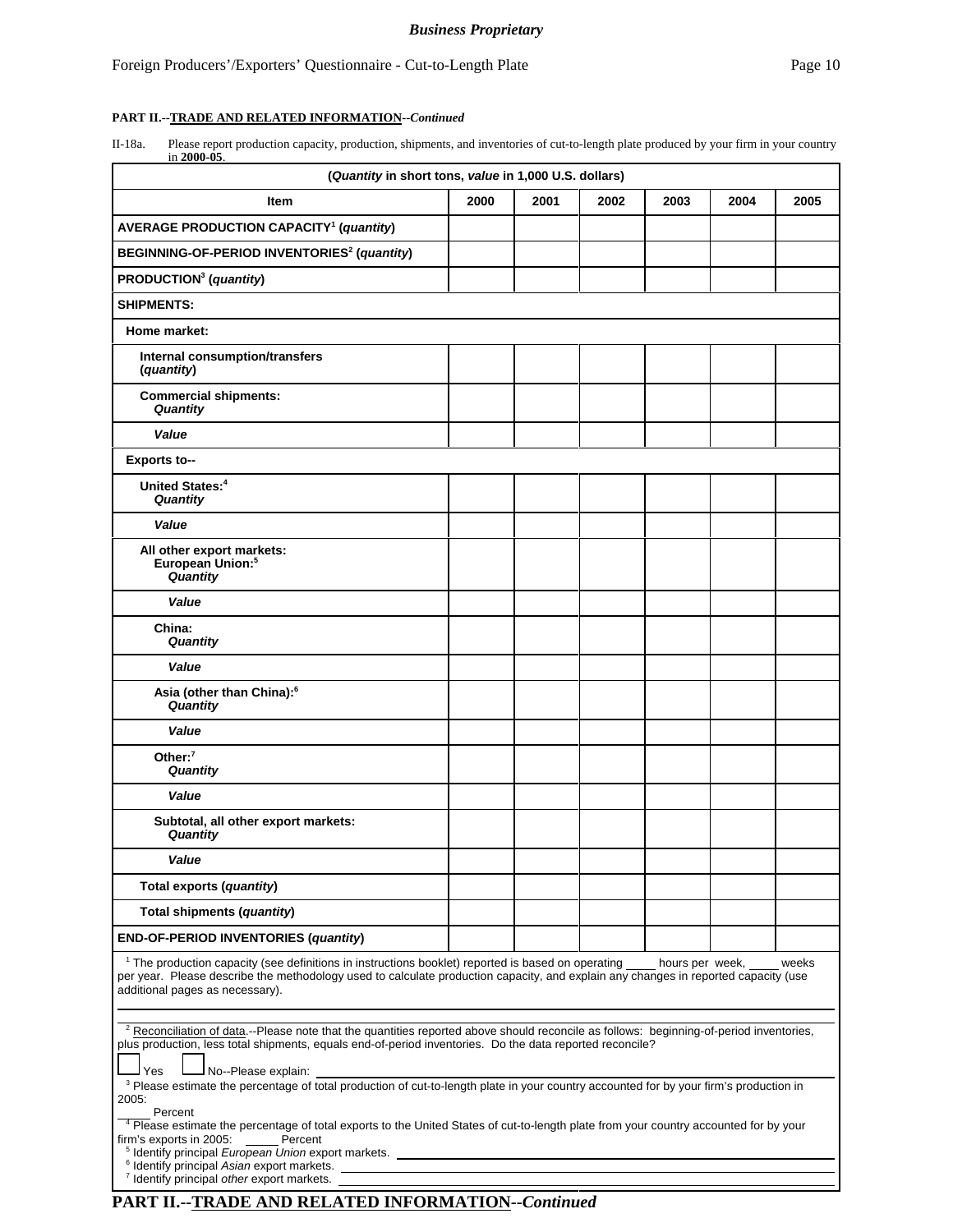| (Quantity in short tons, value in 1,000 U.S. dollars)            |                   |                   |
|------------------------------------------------------------------|-------------------|-------------------|
| <b>Item</b>                                                      | January-June 2005 | January-June 2006 |
| <b>AVERAGE PRODUCTION CAPACITY (quantity)</b>                    |                   |                   |
| <b>BEGINNING-OF-PERIOD INVENTORIES<sup>1</sup></b><br>(quantity) |                   |                   |
| <b>PRODUCTION</b> (quantity)                                     |                   |                   |
| <b>SHIPMENTS:</b>                                                |                   |                   |
| Home market:                                                     |                   |                   |
| Internal consumption/transfers<br>(quantity)                     |                   |                   |
| <b>Commercial shipments:</b><br>Quantity                         |                   |                   |
| Value                                                            |                   |                   |
| <b>Exports to--</b>                                              |                   |                   |
| <b>United States:</b><br>Quantity                                |                   |                   |
| Value                                                            |                   |                   |
| All other export markets:<br><b>European Union:</b><br>Quantity  |                   |                   |
| Value                                                            |                   |                   |
| China:<br>Quantity                                               |                   |                   |
| Value                                                            |                   |                   |
| Asia (other than China):<br>Quantity                             |                   |                   |
| Value                                                            |                   |                   |
| Other:<br><b>Quantity</b>                                        |                   |                   |
| <b>Value</b>                                                     |                   |                   |
| Subtotal, all other export markets:<br>Quantity                  |                   |                   |
| Value                                                            |                   |                   |
| Total exports (quantity)                                         |                   |                   |
| Total shipments (quantity)                                       |                   |                   |
| <b>END-OF-PERIOD INVENTORIES (quantity)</b>                      |                   |                   |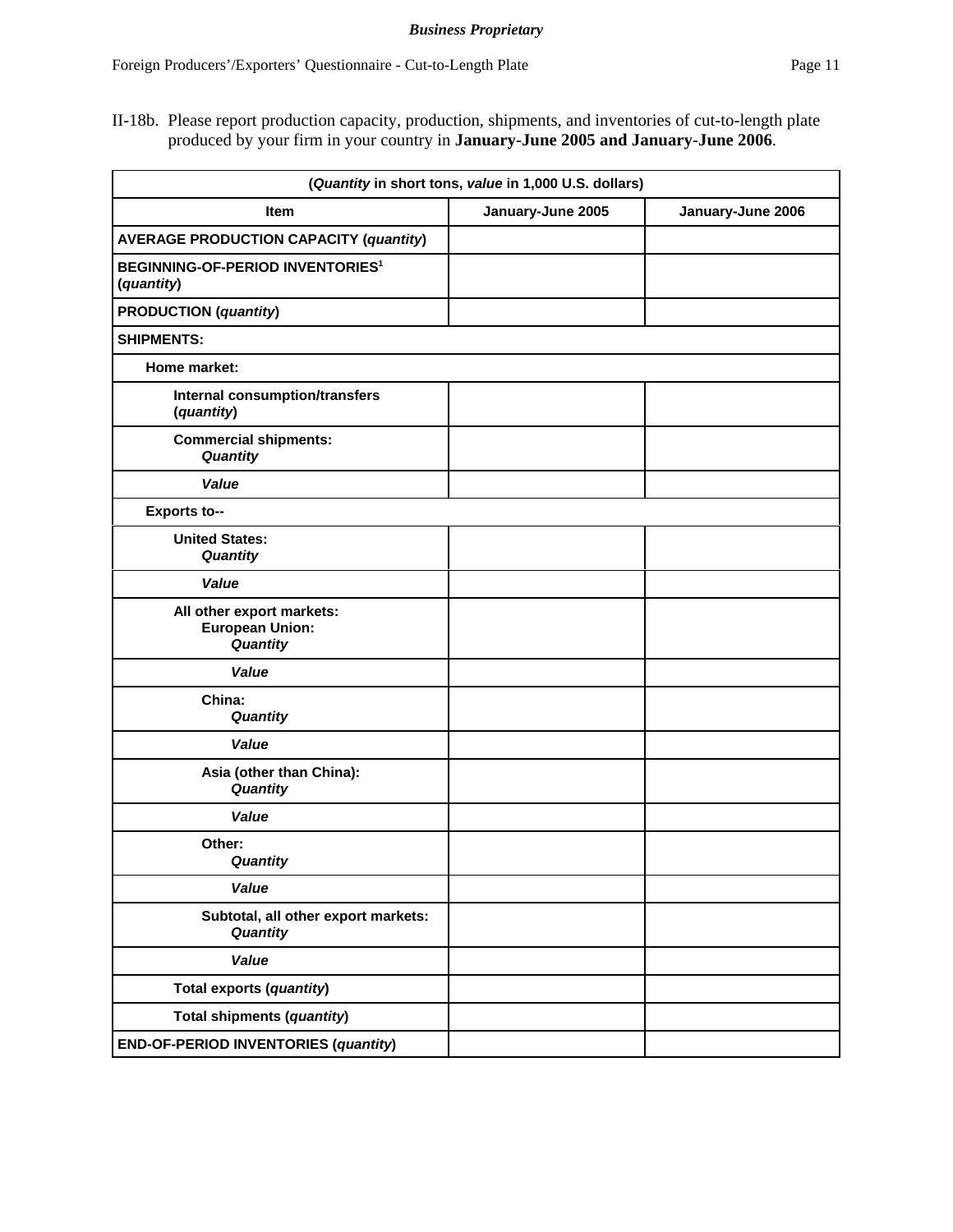II-19. Please report the relative share of your firm's total shipments for the specified cut-to length plate thicknesses below. (See definitions in the instruction booklet).

| (Quantity in short tons) |      |                |                |
|--------------------------|------|----------------|----------------|
| <b>Plate thickness</b>   | 2005 | Jan.-June 2005 | Jan.-June 2006 |
| < 1.00"                  |      |                |                |
| Quantity                 |      |                |                |
| $\geq$ 1.00" but < 3.00" |      |                |                |
| Quantity                 |      |                |                |
| $\geq$ 3.00" but < 4.00" |      |                |                |
| Quantity                 |      |                |                |
| $\geq 4.00"$             |      |                |                |
| Quantity                 |      |                |                |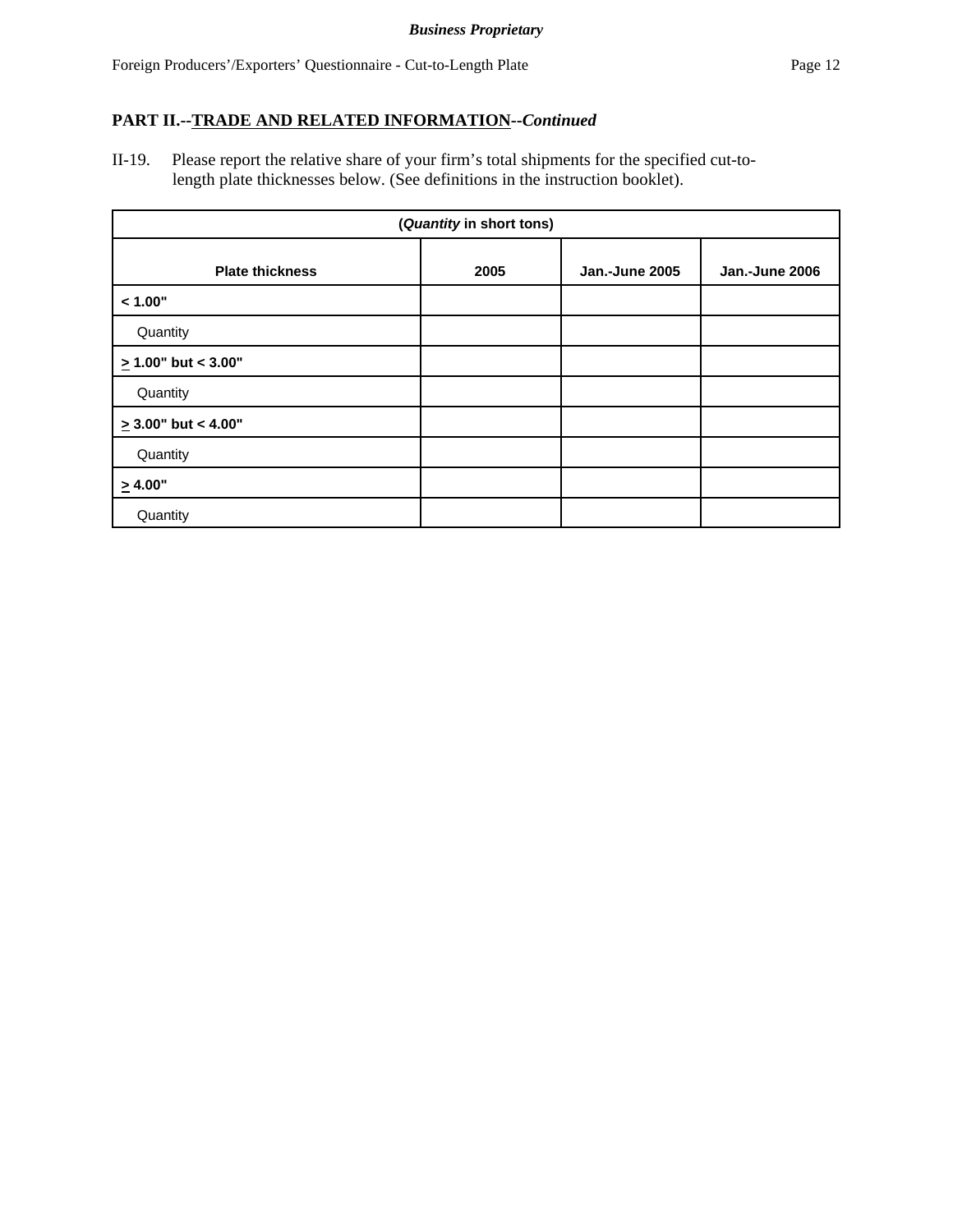II-20. Report the share of your firm's total shipments (home market; U.S. market; and other export markets) in 2005 of subject cut-to-length plate. (See definitions in the instruction booklet).

|                                      |      | Share of total 2005 shipments |                  |  |  |
|--------------------------------------|------|-------------------------------|------------------|--|--|
| <b>Item</b>                          | Home | US                            | Other<br>exports |  |  |
| <b>Carbon structural steel plate</b> |      |                               |                  |  |  |
| <b>Floor plate</b>                   |      |                               |                  |  |  |
| Pressure vessel plate                |      |                               |                  |  |  |
| <b>Platform plate</b>                |      |                               |                  |  |  |
| <b>Shipbuilding plate</b>            |      |                               |                  |  |  |
| Other plate for line pipe            |      |                               |                  |  |  |
| Hot-rolled wide flat bar             |      |                               |                  |  |  |
| All other cut-to-length plate        |      |                               |                  |  |  |
| <b>Total</b>                         | 100% | 100%                          | 100%             |  |  |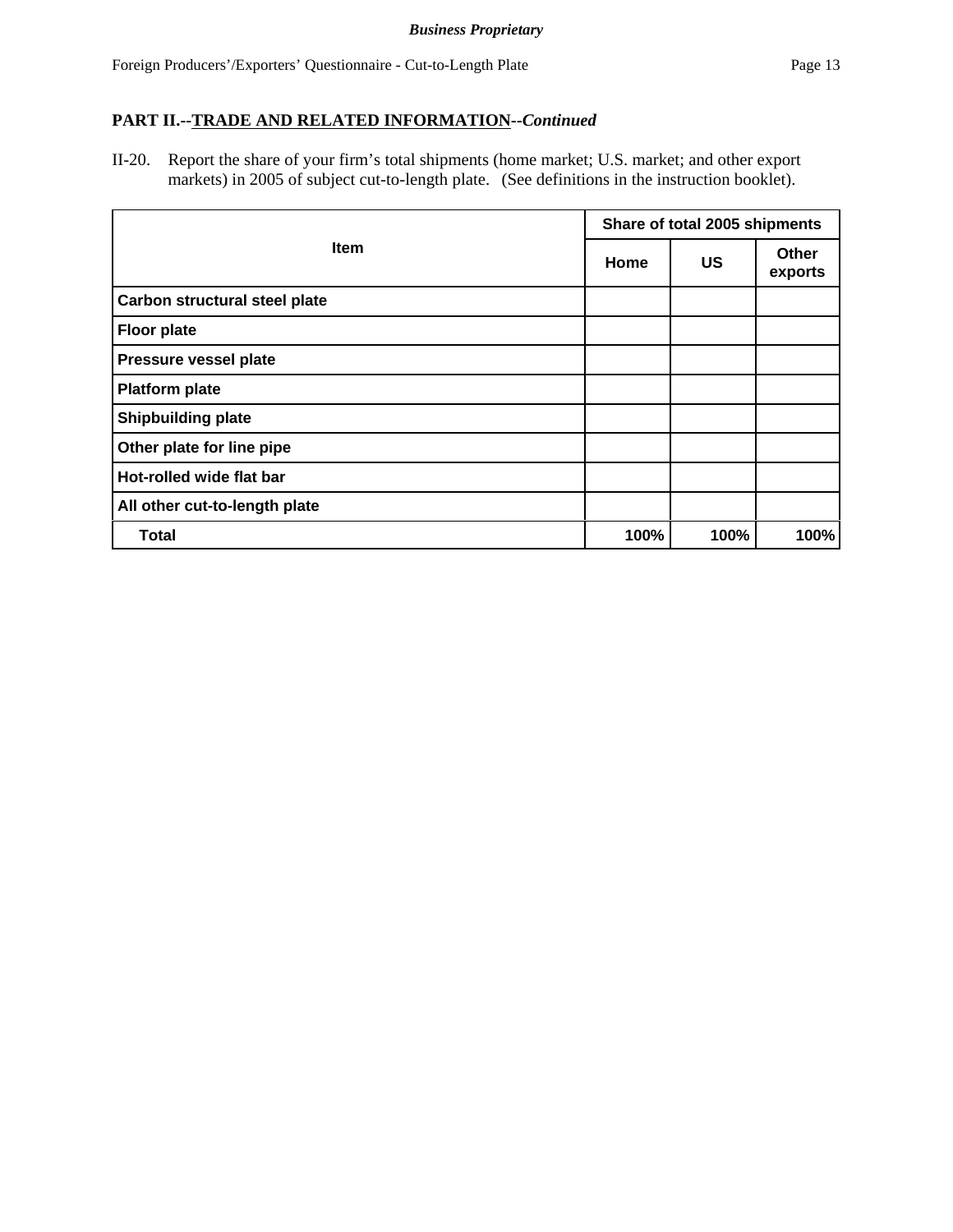# **PART III.--MARKET FACTORS**

III-1. Approximately what share of your firm's sales of cut-to-length plate to U.S. customers in 2005 were on a (1) long-term contract basis (multiple deliveries for 12 months or more), (2) short-term contract basis (multiple deliveries for less than 12 months), and (3) spot sales basis (for a single delivery)?

| <b>Type of sale</b>  | Share of sales (percent) |
|----------------------|--------------------------|
| Cut-to-length plate  |                          |
| Long-term contracts  |                          |
| Short-term contracts |                          |
| Spot sales           |                          |

- III-2. If you sell on a long-term contract basis, please answer the following questions with respect to provisions of a typical long-term contract.
	- (a) What is the average duration of a contract?
	- (b) Can prices be renegotiated during the contract period?
	- (c) Does the contract fix quantity, price, or both?
	- (d) Does the contract have a meet or release provision?
- III-3. If you sell on a short-term contract basis, please answer the following questions with respect to provisions of a typical short-term contract.
	- (a) What is the average duration of a contract?
	- (b) Can prices be renegotiated during the contract period?
	- (c) Does the contract fix quantity, price, or both?
	- (d) Does the contract have a meet or release provision?
- III-4. If you sell cut-to-length plate on a long-term contract basis, did you impose any surcharges or other price increases during the pendency of the contract? If so, please identify the amounts of the surcharge or price increase, the period of time during which it was effective, and the reason for the surcharge or price increase.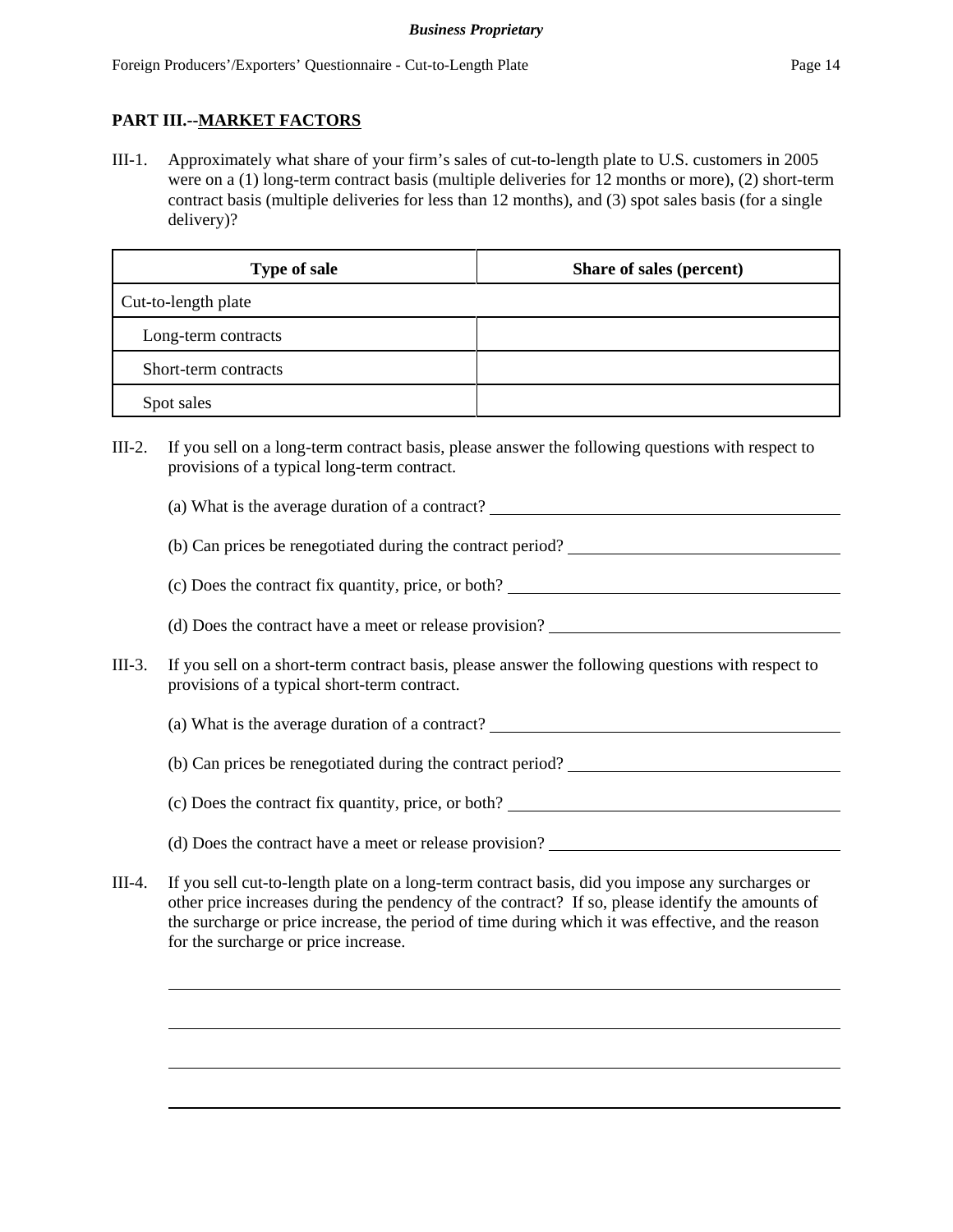III-5. (a) Does your firm offer just-in-time or similar inventory services for cut-to-length plate customers located in the United States? If yes, please discuss below.

(b) Does your firm offer financing to customers of cut-to-length plate located in the United States? If yes, please discuss below.

III-6. What is the average lead time between a U.S. customer's order and the date of delivery for your firm's sales of cut-to-length plate?

| <b>Source</b>       | Share of 2005 sales | <b>Lead time</b> |
|---------------------|---------------------|------------------|
| Cut-to-length plate |                     |                  |
| From inventory      |                     |                  |
| Produced to order   |                     |                  |
| <b>Total</b>        | 100%                |                  |

III-7. To what extent have changes in the prices of raw materials affected your firm's selling prices for cut-to-length plate since 2000? Also discuss any anticipated changes in your raw material costs in the future, identifying the time period(s) involved and the factor(s) that you believe would be responsible for such changes. Provide any underlying assumptions, along with relevant portions of business plans or other supporting documentation, that address this issue.

III-8. Have any changes occurred in any other factors affecting supply (e.g., changes in availability or prices of energy or labor; transportation conditions; production capacity and/or methods of production; technology; export markets; or alternative production opportunities) that affected the availability of subject country-produced cut-to-length plate in the U.S. market since 2000?

 $\Box$  No  $\Box$  Yes--Please note the time period(s) of any such changes, the factors(s) involved, and the impact such changes had on your shipment volumes and prices.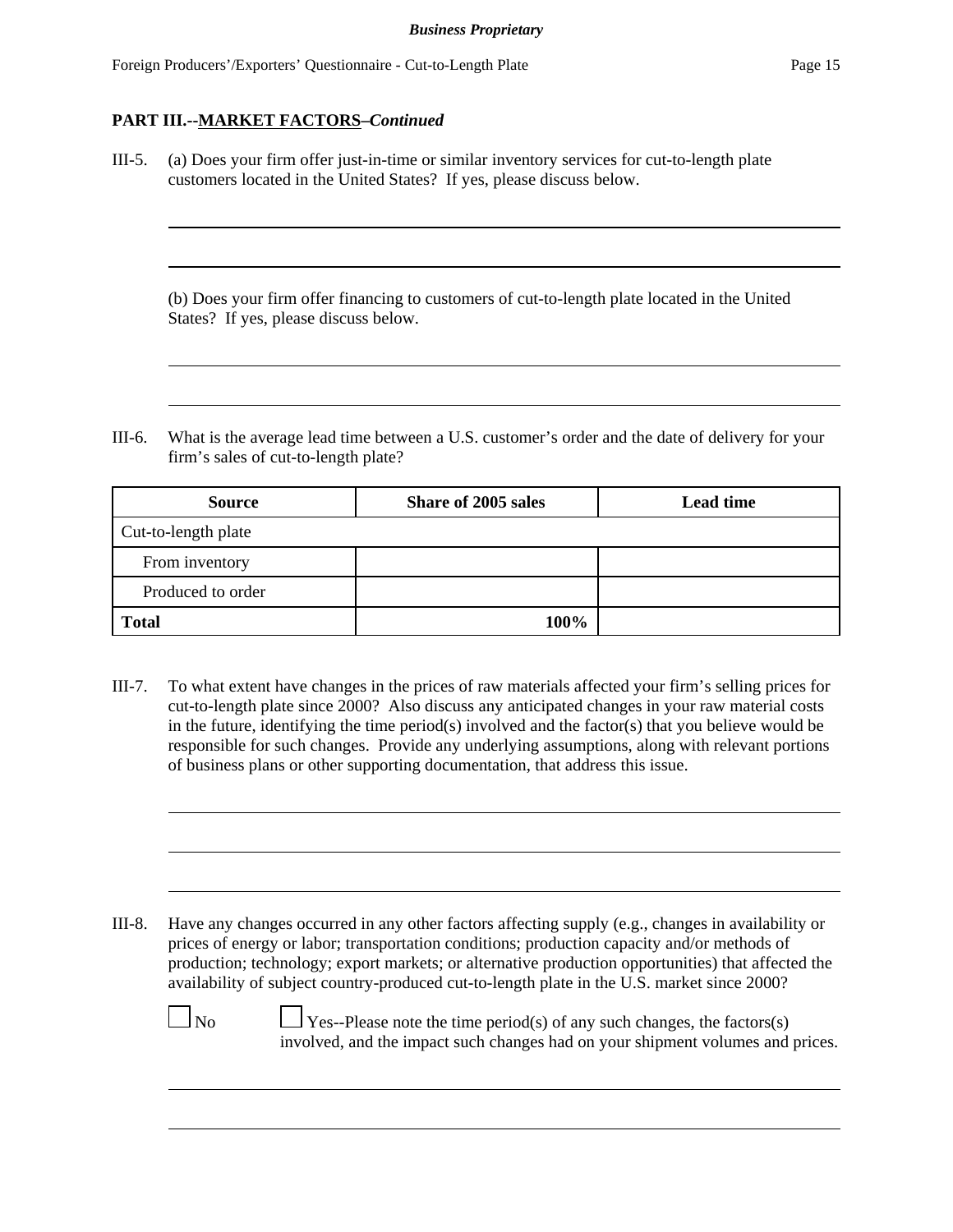III-9. (a) Do you anticipate any changes in terms of the availability of subject country-produced cut-tolength plate in the U.S. market in the future?

| I ncr<br>Нa |
|-------------|
|             |

| $\Box$ No Change<br>$\Box$ Decrease<br>ise |  |
|--------------------------------------------|--|
|--------------------------------------------|--|

(b) If you anticipate changes in supply, please identify the changes including the time period and the impact of such changes on shipment volumes and prices. Provide any underlying assumptions, along with relevant portions of business plans or other supporting documentation, that address this issue.

- III-10. Describe how easily your firm can shift its sales of cut-to-length plate between the U.S. market and alternative country markets. In your discussion, please describe any contracts, other sales arrangements, or other constraints (including any third-country trade barriers such as tariffs, quotas, or other non-tariff barriers) that would prevent or retard your firm from shifting cut-tolength plate between the U.S. and alternative country markets within a 12-month period. Provide any underlying assumptions, along with relevant portions of business plans or other supporting documentation, that address this issue.
- III-11. Is the product range, product mix, or marketing of cut-to-length plate in your home market significantly different from the product range, product mix, or marketing of cut-to-length plate for export to the United States or to third-country markets? Have there been any significant changes in the product range, product mix, or marketing of cut-to-length plate in your home market, for export to the United States, or for export to third-country markets since 2000?

 $\Box$  No  $\Box$  Yes--Please describe and quantify if possible.

III-12. Please discuss any anticipated changes in terms of the product range, product mix, or marketing of cut-to-length plate in your home market, for export to the United States, or for export to thirdcountry markets in the future, identifying the time period(s) involved and the factor(s) that you believe would be responsible for such changes. Provide any underlying assumptions, along with relevant portions of business plans or other supporting documentation, that address this issue.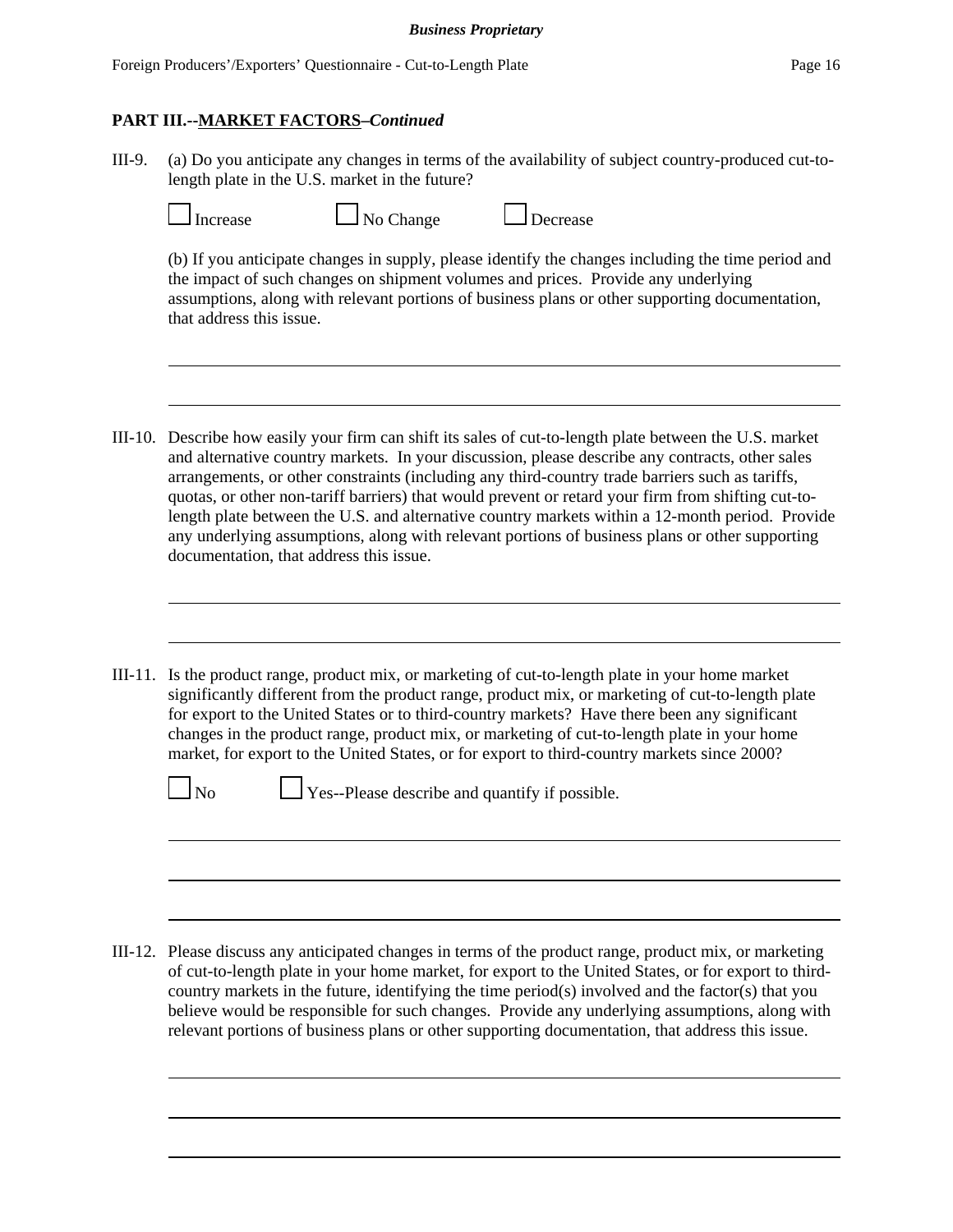Foreign Producers'/Exporters' Ouestionnaire - Cut-to-Length Plate Page 17

### **PART III.--MARKET FACTORS–***Continued*

III-13. (a) Please list in order of importance any products that may be substituted for cut-to-length plate.

(1)  $(2)$   $(3)$ 

(b) For each possible substitute product, please give examples of applications and end uses for which they are substitutes.

(c) Have changes in the prices of these products affected the price for cut-to-length plate?

 $\Box$  No  $\Box$  Yes–To what degree do changes in their prices affect the price for cut-tolength plate? Does this effect have a time lag? If so, how long is the time lag for each substitute product? Does this vary by type of cut--to-length plate or final end use?

III-14. Have there been any changes in the number or types of products that can be substituted for cut-tolength plate since 2000?

 $\Box$  No  $\Box$  Yes--Please explain.

III-15. Do you anticipate any changes in terms of the substitutability of other products for cut-to-length plate in the future?

 $\Box$  No  $\Box$  Yes--Please describe. Provide any underlying assumptions, along with relevant portions of business plans or other supporting documentation, that address this issue.

III-16. Is the cut-to-length produced by your firm and sold in its home market interchangeable (i.e., can be used in the same applications) with your firm's cut-to-length plate sold to the United States and/or to third-country markets?

 $\Box$  Yes  $\Box$  No--Identify the market(s) and any differences in the products.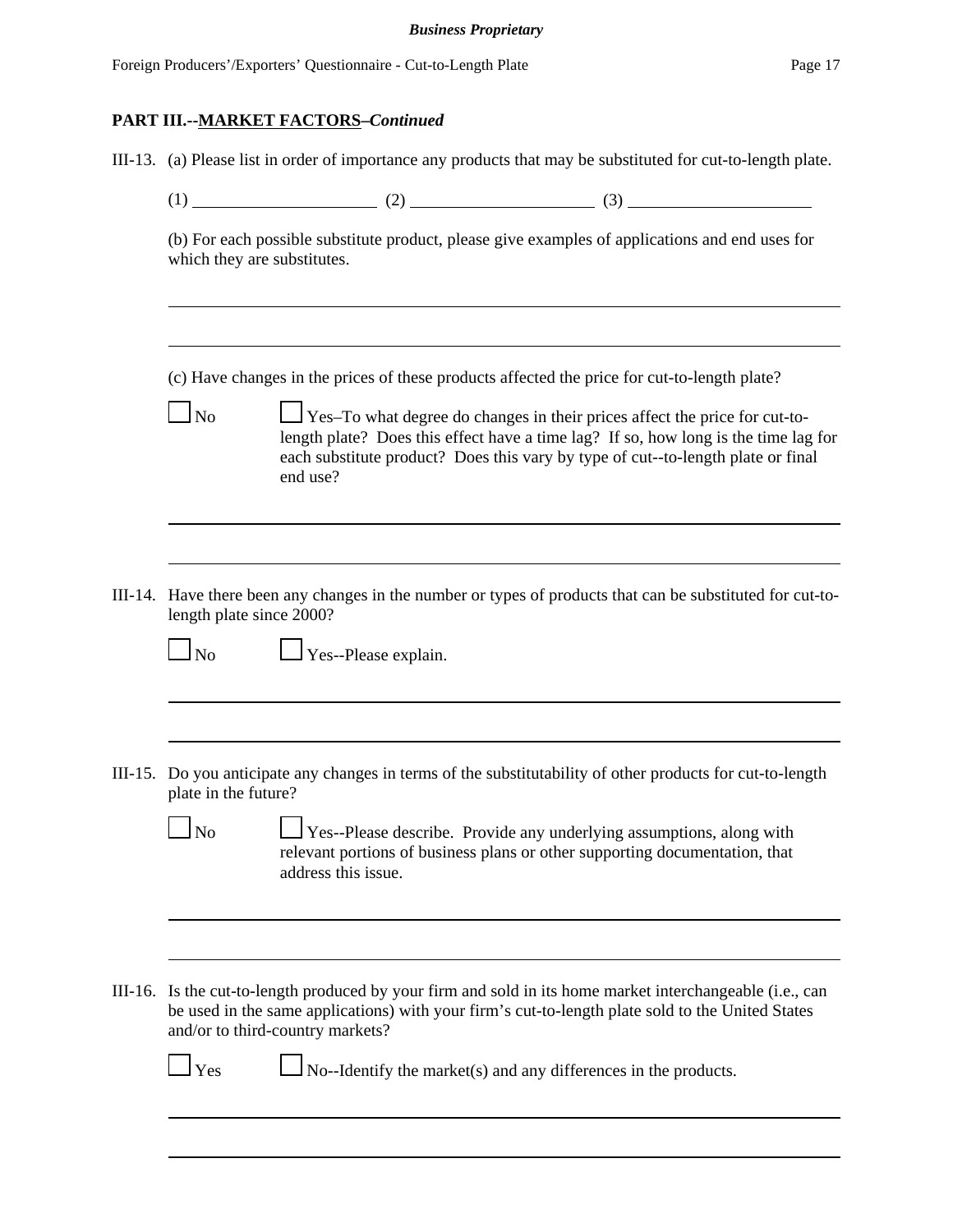|           | III-17. Describe the end uses of the cut-to-length plate that you manufacture and sell to your home<br>market. If these end uses differ from those of the cut-to-length plate you sell to the U.S. market<br>or to third-country markets, explain.                                                                                             |  |  |  |
|-----------|------------------------------------------------------------------------------------------------------------------------------------------------------------------------------------------------------------------------------------------------------------------------------------------------------------------------------------------------|--|--|--|
|           | III-18. Have there been any changes in the end uses of cut-to-length plate since 2000?<br>$\perp$ Yes--Please describe.<br>$\mathbf{\underline{I}}$ No                                                                                                                                                                                         |  |  |  |
|           | III-19. Do you anticipate any changes in terms of the end uses of cut-to-length plate in the future?<br>$\perp$ Yes--Please describe and identify the time period. Provide any<br>$\overline{\rm No}$<br>underlying assumptions, along with relevant portions of business plans or other<br>supporting documentation, that address this issue. |  |  |  |
| $III-20.$ | (a) Is the cut-to-length plate market subject to business cycles or conditions of competition<br>distinctive to cut-to-length plate?<br>Yes--Please explain and provide estimates of the duration of any such cycle.<br>$\ln 0$                                                                                                                |  |  |  |
|           | (b) Has the emergence of new markets for cut-to-length plate since 2000 affected the business<br>cycles or conditions of competition distinctive to cut-to-length plate?<br>$\mathbf{\underline{I}}$ No<br>Yes--Please explain any such changes.                                                                                               |  |  |  |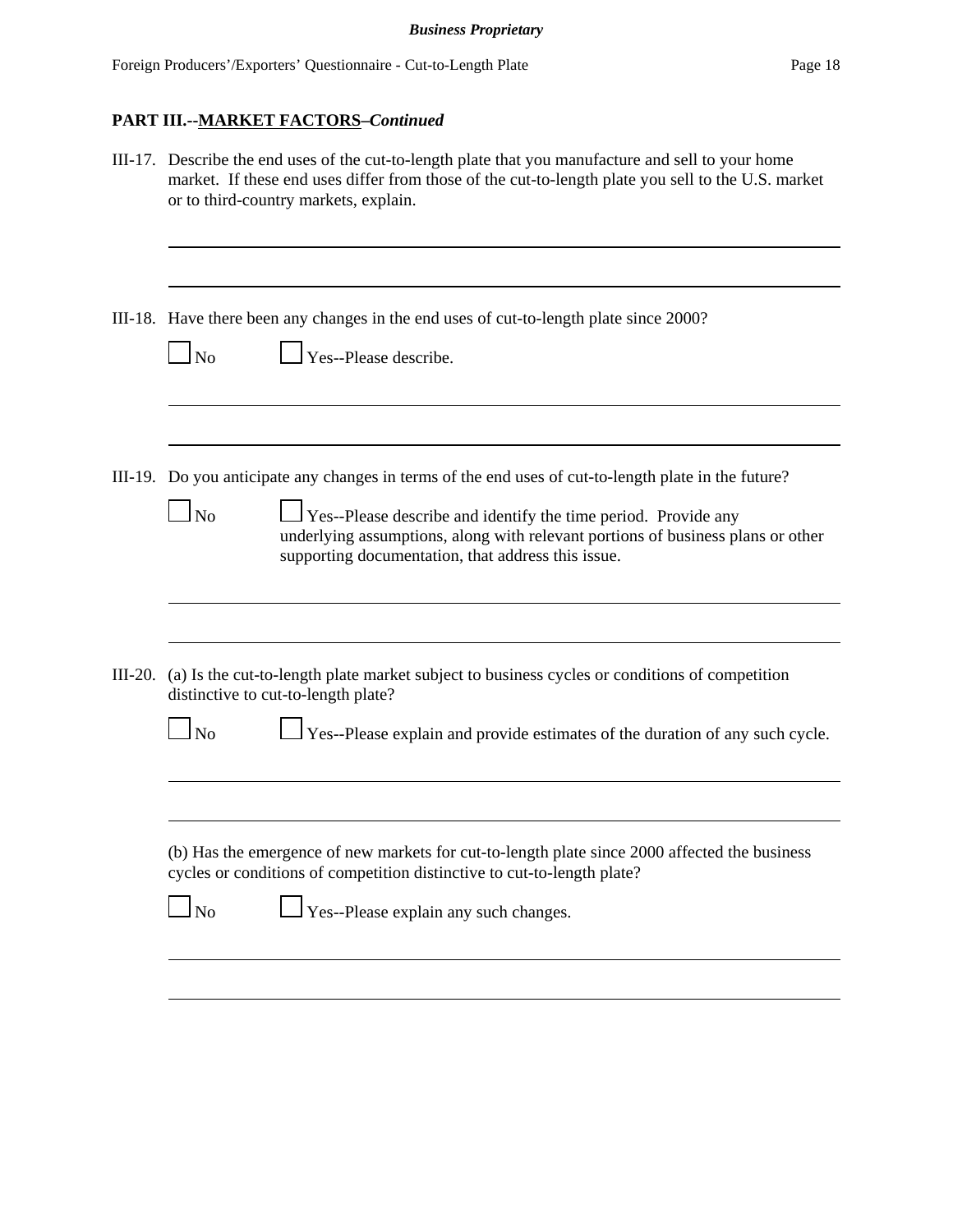| $III-21$ | (a) How has demand within your home market for cut-to-length plate changed since 2000?                                                                                                                                    |
|----------|---------------------------------------------------------------------------------------------------------------------------------------------------------------------------------------------------------------------------|
|          | Unchanged<br>Decreased<br>Increased                                                                                                                                                                                       |
|          |                                                                                                                                                                                                                           |
|          | What were the principal factors affecting changes in demand?                                                                                                                                                              |
|          |                                                                                                                                                                                                                           |
|          | (b) How has demand within the United States for cut-to-length plate changed since 2000<br>(including the effects of any weather-related events)?                                                                          |
|          | $\Box$ Unchanged<br>Increased<br>$\Box$ Decreased                                                                                                                                                                         |
|          |                                                                                                                                                                                                                           |
|          | What were the principal factors affecting changes in demand?                                                                                                                                                              |
|          |                                                                                                                                                                                                                           |
|          |                                                                                                                                                                                                                           |
|          | (c) How has demand outside the United States for cut-to-length plate changed since 2000?                                                                                                                                  |
|          | $\Box$ Unchanged<br>Increased<br>Decreased                                                                                                                                                                                |
|          | $\Box$ Other (describe) $\Box$                                                                                                                                                                                            |
|          | What were the principal factors affecting changes in demand?                                                                                                                                                              |
|          |                                                                                                                                                                                                                           |
|          |                                                                                                                                                                                                                           |
|          | III-22. Do you anticipate any future changes in cut-to-length plate demand in your home market and the<br>United States and, if known, the rest of the world?                                                             |
|          | Yes--Please describe and identify the time period. Provide any<br>N <sub>o</sub><br>underlying assumptions, along with relevant portions of business plans or other<br>supporting documentation, that address this issue. |
|          |                                                                                                                                                                                                                           |
|          |                                                                                                                                                                                                                           |
|          |                                                                                                                                                                                                                           |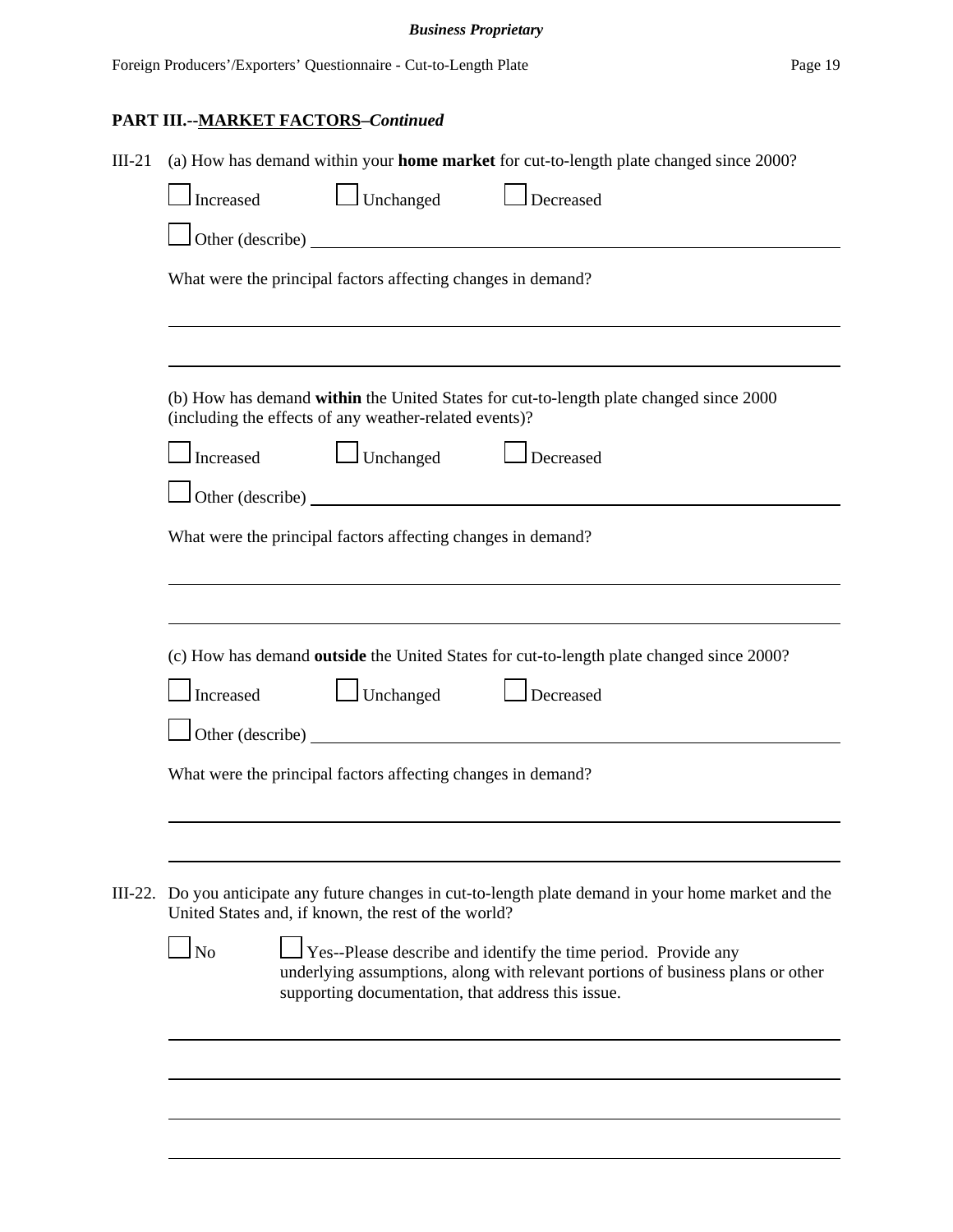| III-23. Please compare market prices of cut-to-length plate in your home market, the United States, and<br>third-country markets, if known. Provide specific information as to time periods and regions for<br>any price comparisons.                                                                                                                                                                                                                                  |
|------------------------------------------------------------------------------------------------------------------------------------------------------------------------------------------------------------------------------------------------------------------------------------------------------------------------------------------------------------------------------------------------------------------------------------------------------------------------|
| III-24. Describe briefly your home market for cut-to-length, including the number of, and competition<br>between, producers.                                                                                                                                                                                                                                                                                                                                           |
| III-25. Do you face competition from imports of cut-to-length plate in your home market?<br>$\Box$ No<br>Yes--Please identify the country sources of any imports of cut-to-length plate<br>into your home market.                                                                                                                                                                                                                                                      |
| III-26. Please provide as a separate attachment to this request any studies, surveys, etc. that you are<br>aware of that quantify and/or otherwise discuss cut-to-length plate supply (including production<br>capacity and capacity utilization) and demand in (1) the United States, (2) each of the other major<br>producing/consuming countries, including the subject countries, and (3) the world as a whole. Of<br>particular interest is such data since 2000. |
| III-27. Does your firm sell cut-to-length plate over the internet?<br>$\Box$ No<br>Yes--Please describe, noting the estimated percentage of your firm's total<br>sales of cut-to-length plate in 2005 accounted for by internet sales.                                                                                                                                                                                                                                 |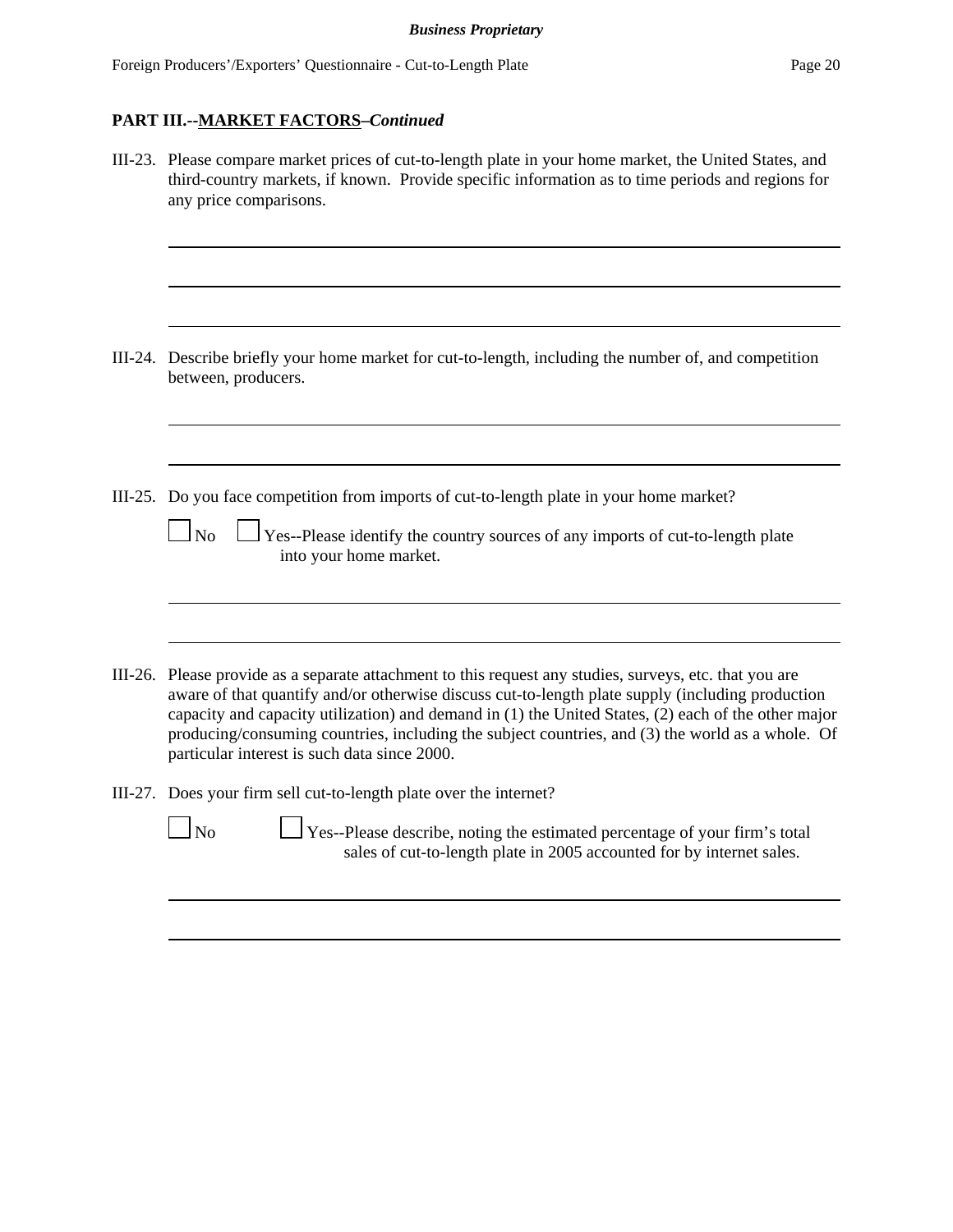## **PART IV.–WIDE FLAT BAR--TRADE AND RELATED INFORMATION**

Further information on this part of the questionnaire can be obtained from **Michael Szustakowski** (202-205-**3188**). **Supply all data requested (except for financial data) on a calendar-year basis.**

IV-1. Who should be contacted regarding the requested information?

Company contact:

Name and title

Phone No. **E**-mail address

### IV-2. **COMPARABILITY OF WIDE FLAT BAR AND OTHER CUT-TO-LENGTH PLATE**.

Please describe the differences and similarities between **wide flat bar** and **other cut-to-length plate** with respect to the following factors: (a) **characteristics and uses**--describe the differences and similarities in the physical characteristics and end uses; (b) **interchangeability**--discuss the interchangeability in end use of the two products; (c) **manufacturing processes**--describe the two processes and include a discussion of the interchangeability of production inputs, machinery and equipment, and skilled labor; (d) **channels of distribution**--describe the specific end use/customer requirements and channels of distribution/market situation in which the products are sold; (e) **customer and producer perceptions**--describe any perceived differences in the two products (e.g., sales/marketing practices); and (f) **price**--provide a discussion and specific examples of prices for the two products. Use additional pages as necessary.

> 

> 

> 

> 

> 

> 

#### **(a) Characteristics and uses:**

**(b) Interchangeability**:

**(c) Manufacturing processes:**

**(d) Channels of distribution:**

**(e) Customer and producer perceptions:**

**(f) Price:**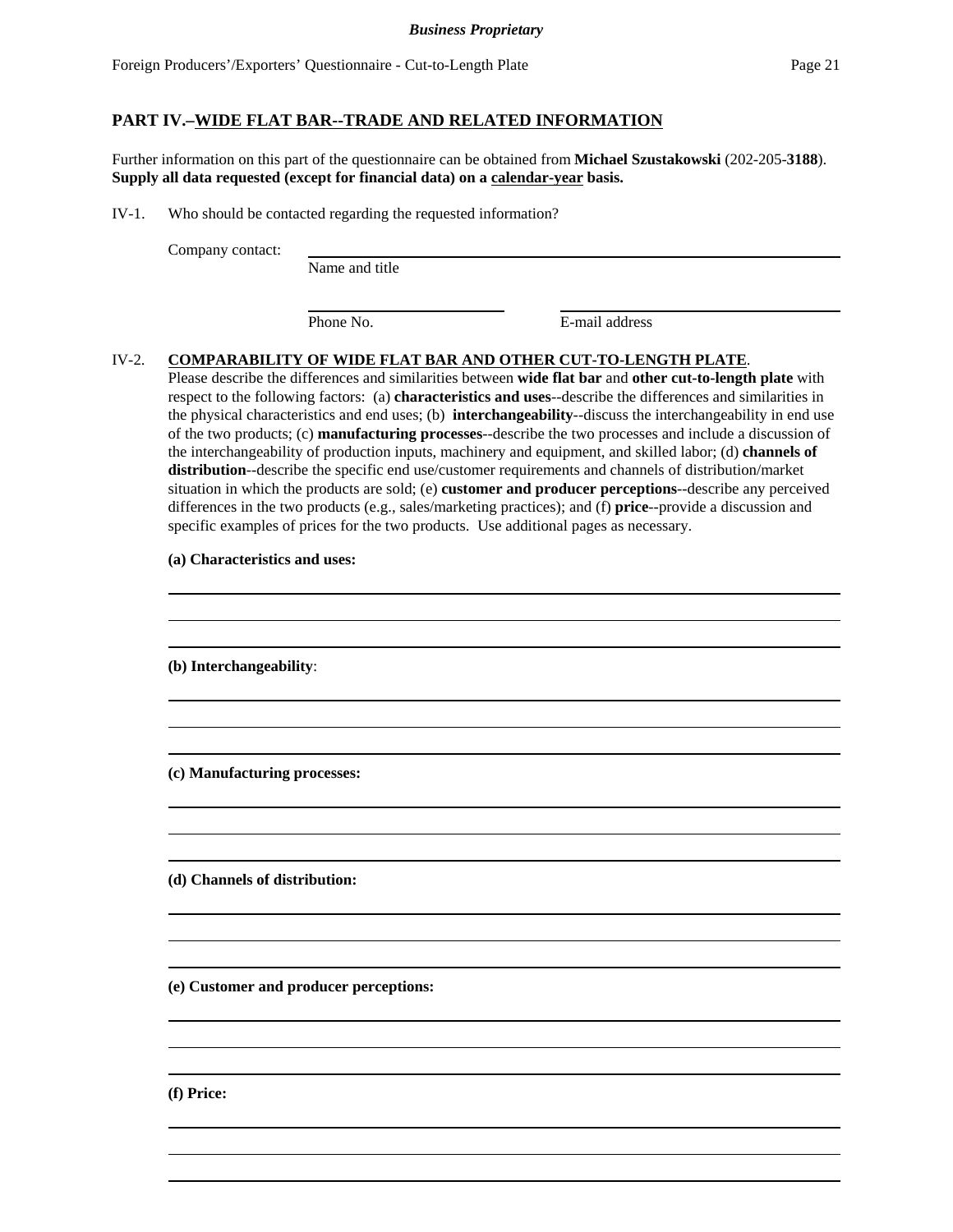### **PART IV.–WIDE FLAT BAR--TRADE AND RELATED INFORMATION--***Continued*

IV-3. Report the information requested on the following page for **wide flat bar** produced in your firm's establishment(s) during the specified periods. (See product definitions in the instruction booklet). In the space provided below, please indicate whether or not your firm was able to provide accurate figures, or estimates, for the data requested. If not, identify your problems in doing so and indicate the nature (and extent) of any inaccuracies.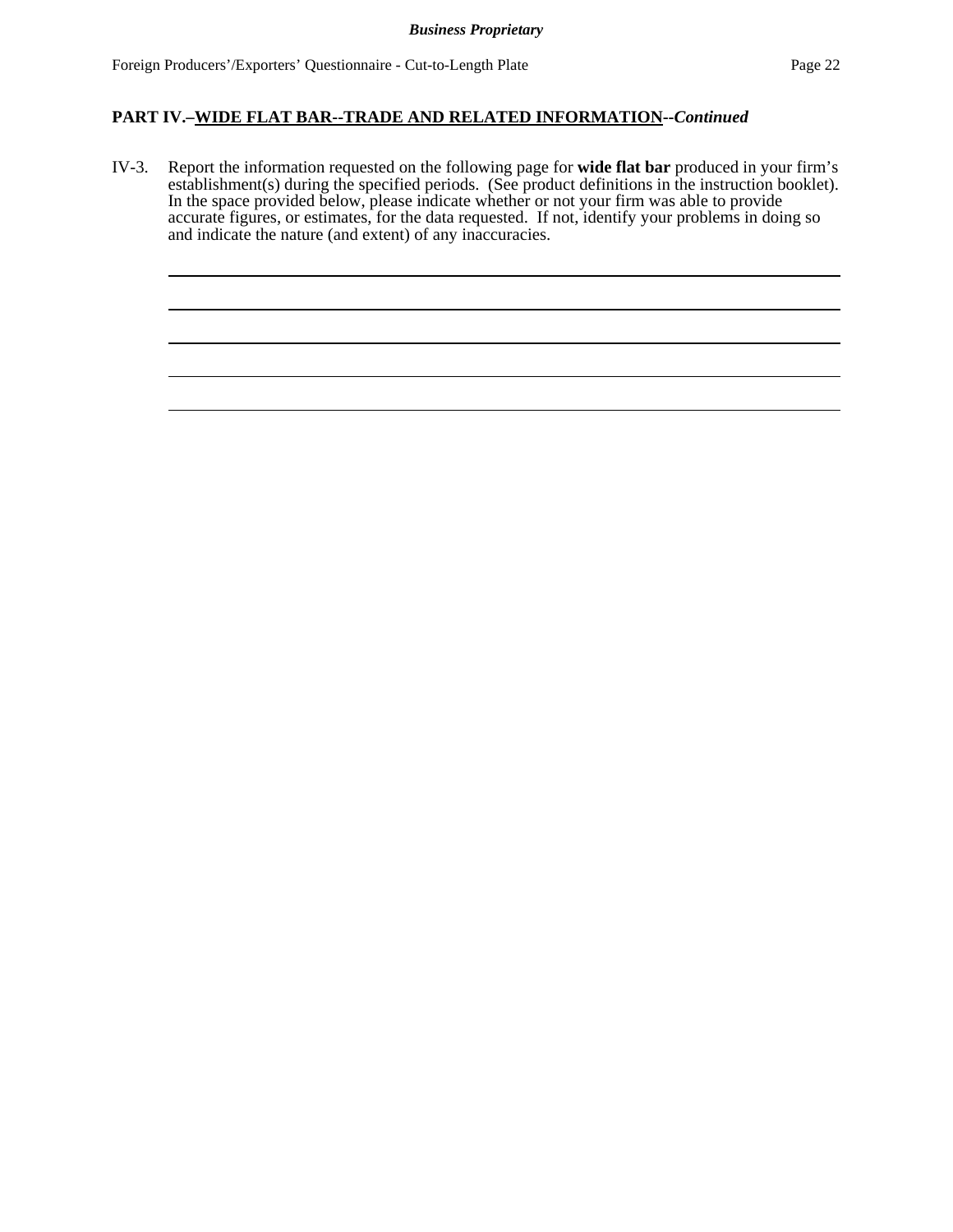# *Business Proprietary*

### **PART IV.–WIDE FLAT BAR--TRADE AND RELATED INFORMATION--***Continued*

| (Quantity in short tons, value in 1,000 U.S. dollars)                                                                                                                                                                                                                                                                                                                                                 |      |      |      |      |      |      |              |      |
|-------------------------------------------------------------------------------------------------------------------------------------------------------------------------------------------------------------------------------------------------------------------------------------------------------------------------------------------------------------------------------------------------------|------|------|------|------|------|------|--------------|------|
| Wide flat bar                                                                                                                                                                                                                                                                                                                                                                                         | 2000 | 2001 | 2002 | 2003 | 2004 | 2005 | January-June |      |
|                                                                                                                                                                                                                                                                                                                                                                                                       |      |      |      |      |      |      | 2005         | 2006 |
| <b>AVERAGE PRODUCTION CAPACITY<sup>1</sup></b><br>(quantity)                                                                                                                                                                                                                                                                                                                                          |      |      |      |      |      |      |              |      |
| <b>BEGINNING-OF-PERIOD INVENTORIES<sup>2</sup></b><br>(quantity)                                                                                                                                                                                                                                                                                                                                      |      |      |      |      |      |      |              |      |
| PRODUCTION <sup>3</sup> (quantity)                                                                                                                                                                                                                                                                                                                                                                    |      |      |      |      |      |      |              |      |
| <b>SHIPMENTS:</b>                                                                                                                                                                                                                                                                                                                                                                                     |      |      |      |      |      |      |              |      |
| Home market:                                                                                                                                                                                                                                                                                                                                                                                          |      |      |      |      |      |      |              |      |
| Internal consumption/transfers<br>(quantity)                                                                                                                                                                                                                                                                                                                                                          |      |      |      |      |      |      |              |      |
| <b>Commercial shipments:</b><br>Quantity                                                                                                                                                                                                                                                                                                                                                              |      |      |      |      |      |      |              |      |
| Value                                                                                                                                                                                                                                                                                                                                                                                                 |      |      |      |      |      |      |              |      |
| Exports to--                                                                                                                                                                                                                                                                                                                                                                                          |      |      |      |      |      |      |              |      |
| United States: <sup>4</sup><br>Quantity                                                                                                                                                                                                                                                                                                                                                               |      |      |      |      |      |      |              |      |
| Value                                                                                                                                                                                                                                                                                                                                                                                                 |      |      |      |      |      |      |              |      |
| All other export markets:<br>European Union: <sup>5</sup><br>Quantity                                                                                                                                                                                                                                                                                                                                 |      |      |      |      |      |      |              |      |
| Value                                                                                                                                                                                                                                                                                                                                                                                                 |      |      |      |      |      |      |              |      |
| China:<br>Quantity                                                                                                                                                                                                                                                                                                                                                                                    |      |      |      |      |      |      |              |      |
| Value                                                                                                                                                                                                                                                                                                                                                                                                 |      |      |      |      |      |      |              |      |
| Asia (other than China): <sup>6</sup><br>Quantity                                                                                                                                                                                                                                                                                                                                                     |      |      |      |      |      |      |              |      |
| Value                                                                                                                                                                                                                                                                                                                                                                                                 |      |      |      |      |      |      |              |      |
| Other: $7$<br>Quantity                                                                                                                                                                                                                                                                                                                                                                                |      |      |      |      |      |      |              |      |
| Value                                                                                                                                                                                                                                                                                                                                                                                                 |      |      |      |      |      |      |              |      |
| Subtotal, all other export markets:<br>Quantity                                                                                                                                                                                                                                                                                                                                                       |      |      |      |      |      |      |              |      |
| Value                                                                                                                                                                                                                                                                                                                                                                                                 |      |      |      |      |      |      |              |      |
| Total exports (quantity)                                                                                                                                                                                                                                                                                                                                                                              |      |      |      |      |      |      |              |      |
| Total shipments (quantity)                                                                                                                                                                                                                                                                                                                                                                            |      |      |      |      |      |      |              |      |
| END-OF-PERIOD INVENTORIES (quantity)                                                                                                                                                                                                                                                                                                                                                                  |      |      |      |      |      |      |              |      |
| <sup>1</sup> The production capacity (see definitions in instructions booklet) reported is based on operating<br>hours per week,<br>weeks per year. Please describe the<br>methodology used to calculate production capacity, and explain any changes in reported capacity (use additional pages as necessary).                                                                                       |      |      |      |      |      |      |              |      |
| <sup>2</sup> Reconciliation of data.--Please note that the quantities reported above should reconcile as follows: beginning-of-period inventories, plus production, less total shipments,<br>equals end-of-period inventories. Do the data reported reconcile?<br>No--Please explain:<br>Yes                                                                                                          |      |      |      |      |      |      |              |      |
| a Please estimate the percentage of total production of cut-to-length plate in your country accounted for by your firm's production in 2005:<br>Percent<br>4 Please estimate the percentage of total exports to the United States of cut-to-length plate from your country accounted for by your firm's exports in 2005:<br>Percent<br><sup>5</sup> Identify principal European Union export markets. |      |      |      |      |      |      |              |      |
| <sup>6</sup> Identify principal Asian export markets.<br><sup>7</sup> Identify principal other export markets.                                                                                                                                                                                                                                                                                        |      |      |      |      |      |      |              |      |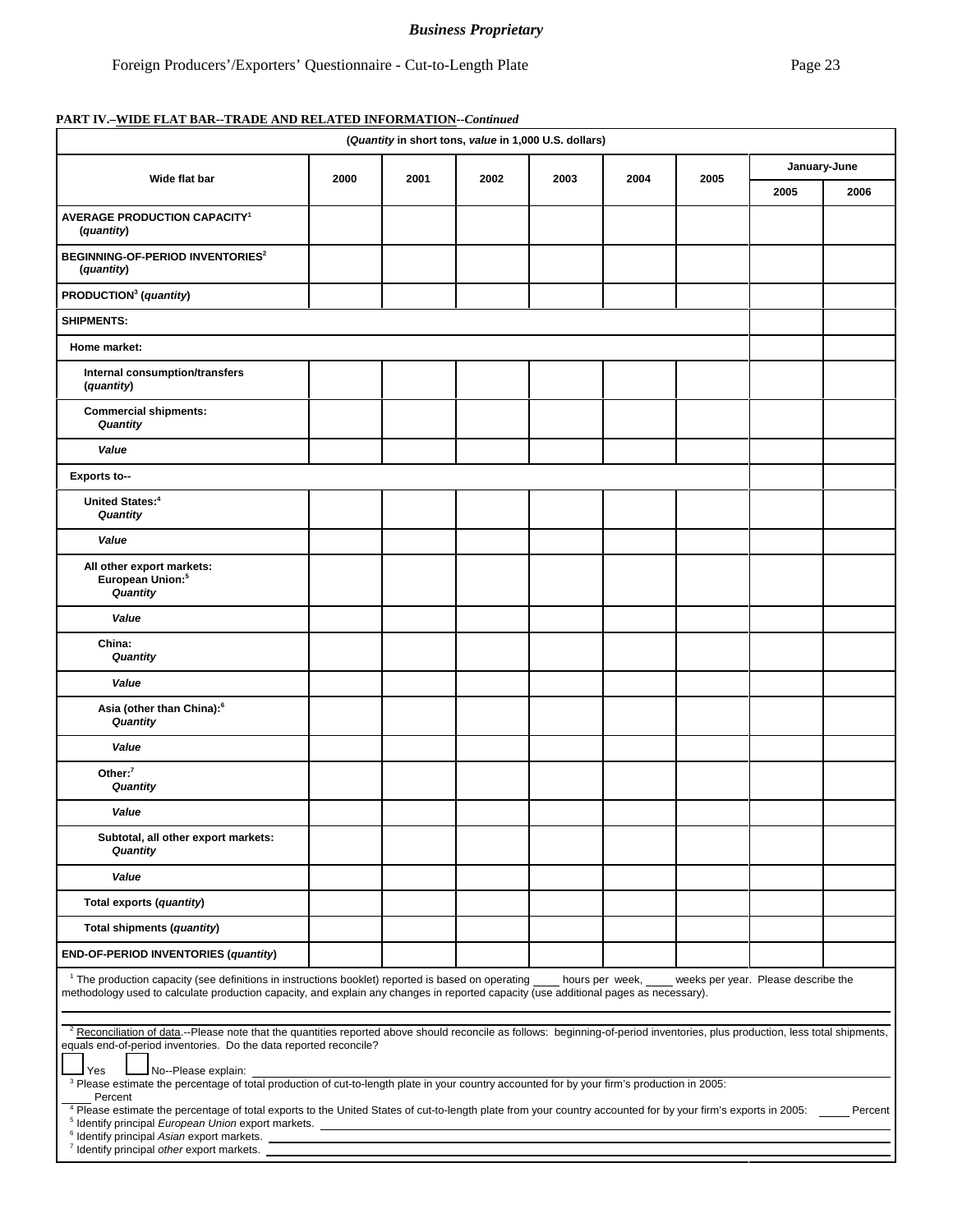## **PART V.–MICRO-ALLOY STEEL--TRADE AND RELATED INFORMATION**

Further information on this part of the questionnaire can be obtained from **Michael Szustakowski** (202-205-**3188**). **Supply all data requested (except for financial data) on a calendar-year basis.**

V-1. Who should be contacted regarding the requested information?

Company contact:

Name and title

Phone No. **E-mail address** 

V-2. Report the information requested on the following page for **micro-alloy cut-to-length plate** produced in your firm's establishment(s) during the specified periods. (See product definitions in the instruction booklet). In the space provided below, please indicate whether or not your firm was able to provide accurate figures, or estimates, for the data requested. If not, identify your problems in doing so and indicate the nature (and extent) of any inaccuracies.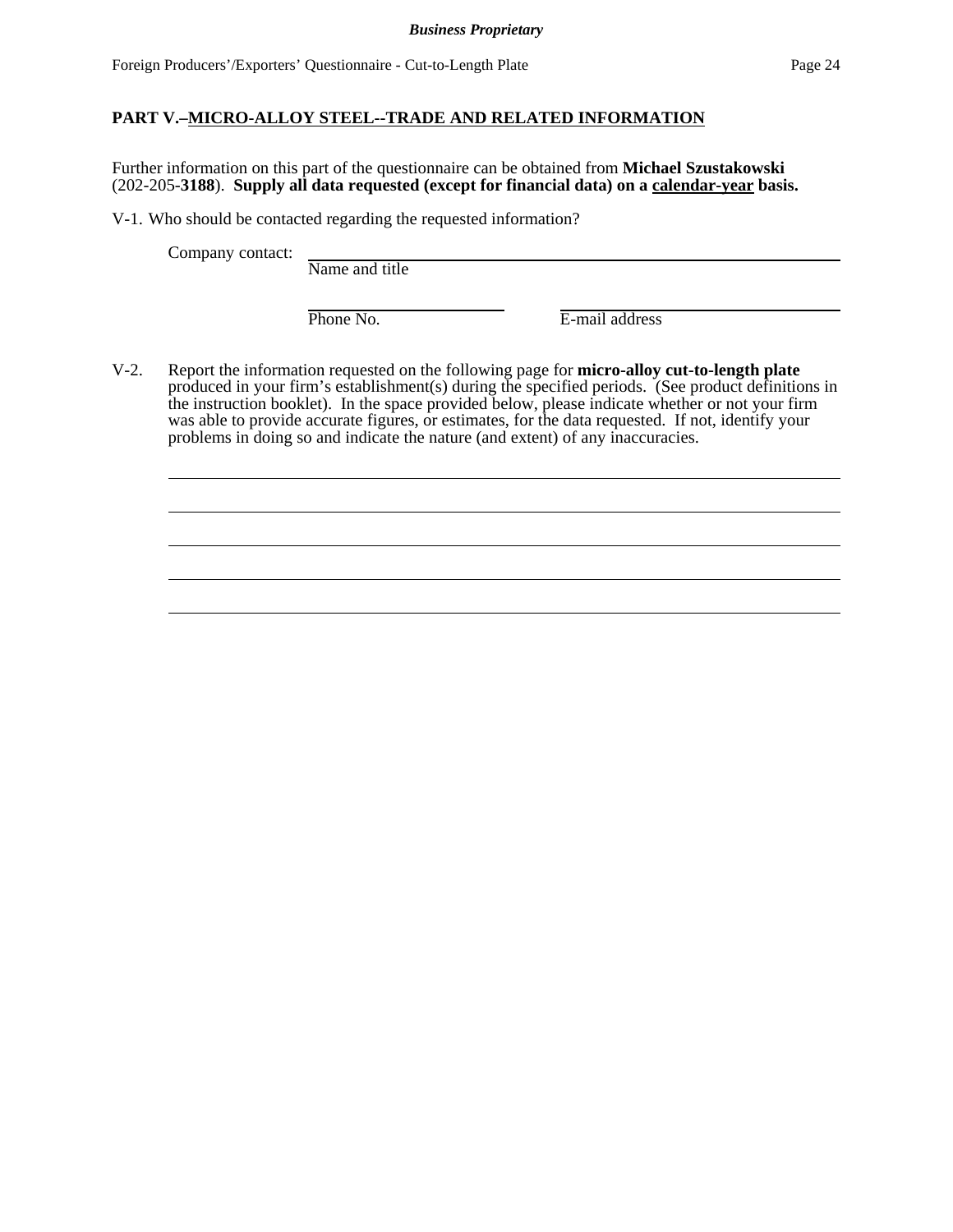### **PART V.–MICRO-ALLOY STEEL--TRADE AND RELATED INFORMATION--***Continued*

V-3a. Please report production capacity, production, shipments, and inventories of micro-alloy cut-to-length plate produced by your firm in your country in **2000-05**.

| (Quantity in short tons, value in 1,000 U.S. dollars)                                                                                                                                                                                                                                                                                                                    |      |      |      |      |      |      |
|--------------------------------------------------------------------------------------------------------------------------------------------------------------------------------------------------------------------------------------------------------------------------------------------------------------------------------------------------------------------------|------|------|------|------|------|------|
| Item                                                                                                                                                                                                                                                                                                                                                                     | 2000 | 2001 | 2002 | 2003 | 2004 | 2005 |
| <b>AVERAGE PRODUCTION CAPACITY<sup>1</sup></b> (quantity)                                                                                                                                                                                                                                                                                                                |      |      |      |      |      |      |
| BEGINNING-OF-PERIOD INVENTORIES <sup>2</sup> (quantity)                                                                                                                                                                                                                                                                                                                  |      |      |      |      |      |      |
| PRODUCTION <sup>3</sup> (quantity)                                                                                                                                                                                                                                                                                                                                       |      |      |      |      |      |      |
| <b>SHIPMENTS:</b>                                                                                                                                                                                                                                                                                                                                                        |      |      |      |      |      |      |
| Home market:                                                                                                                                                                                                                                                                                                                                                             |      |      |      |      |      |      |
| Internal consumption/transfers<br>(quantity)                                                                                                                                                                                                                                                                                                                             |      |      |      |      |      |      |
| <b>Commercial shipments:</b><br>Quantity                                                                                                                                                                                                                                                                                                                                 |      |      |      |      |      |      |
| Value                                                                                                                                                                                                                                                                                                                                                                    |      |      |      |      |      |      |
| <b>Exports to--</b>                                                                                                                                                                                                                                                                                                                                                      |      |      |      |      |      |      |
| United States: <sup>4</sup><br>Quantity                                                                                                                                                                                                                                                                                                                                  |      |      |      |      |      |      |
| Value                                                                                                                                                                                                                                                                                                                                                                    |      |      |      |      |      |      |
| All other export markets:<br>European Union: <sup>5</sup><br>Quantity                                                                                                                                                                                                                                                                                                    |      |      |      |      |      |      |
| Value                                                                                                                                                                                                                                                                                                                                                                    |      |      |      |      |      |      |
| China:<br>Quantity                                                                                                                                                                                                                                                                                                                                                       |      |      |      |      |      |      |
| Value                                                                                                                                                                                                                                                                                                                                                                    |      |      |      |      |      |      |
| Asia (other than China): <sup>6</sup><br>Quantity                                                                                                                                                                                                                                                                                                                        |      |      |      |      |      |      |
| Value                                                                                                                                                                                                                                                                                                                                                                    |      |      |      |      |      |      |
| Other: $7$<br>Quantity                                                                                                                                                                                                                                                                                                                                                   |      |      |      |      |      |      |
| Value                                                                                                                                                                                                                                                                                                                                                                    |      |      |      |      |      |      |
| Subtotal, all other export markets:<br>Quantity                                                                                                                                                                                                                                                                                                                          |      |      |      |      |      |      |
| Value                                                                                                                                                                                                                                                                                                                                                                    |      |      |      |      |      |      |
| Total exports (quantity)                                                                                                                                                                                                                                                                                                                                                 |      |      |      |      |      |      |
| Total shipments (quantity)                                                                                                                                                                                                                                                                                                                                               |      |      |      |      |      |      |
| END-OF-PERIOD INVENTORIES (quantity)                                                                                                                                                                                                                                                                                                                                     |      |      |      |      |      |      |
| <sup>1</sup> The production capacity (see definitions in instructions booklet) reported is based on operating hours per week, weeks per year.<br>Please describe the methodology used to calculate production capacity, and explain any changes in reported capacity (use additional pages as<br>necessary).                                                             |      |      |      |      |      |      |
| <sup>2</sup> Reconciliation of data.--Please note that the quantities reported above should reconcile as follows: beginning-of-period inventories, plus<br>production, less total shipments, equals end-of-period inventories. Do the data reported reconcile?<br>Yes<br>No--Please explain:                                                                             |      |      |      |      |      |      |
| <sup>3</sup> Please estimate the percentage of total production of corrosion-resistant steel in your country accounted for by your firm's production in 2005:<br>Percent<br><sup>4</sup> Please estimate the percentage of total exports to the United States of corrosion-resistant steel from your country accounted for by your firm's<br>Percent<br>exports in 2005: |      |      |      |      |      |      |
| <sup>5</sup> Identify principal European Union export markets.<br><sup>6</sup> Identify principal Asian export markets.<br><sup>7</sup> Identify principal other export markets.                                                                                                                                                                                         |      |      |      |      |      |      |